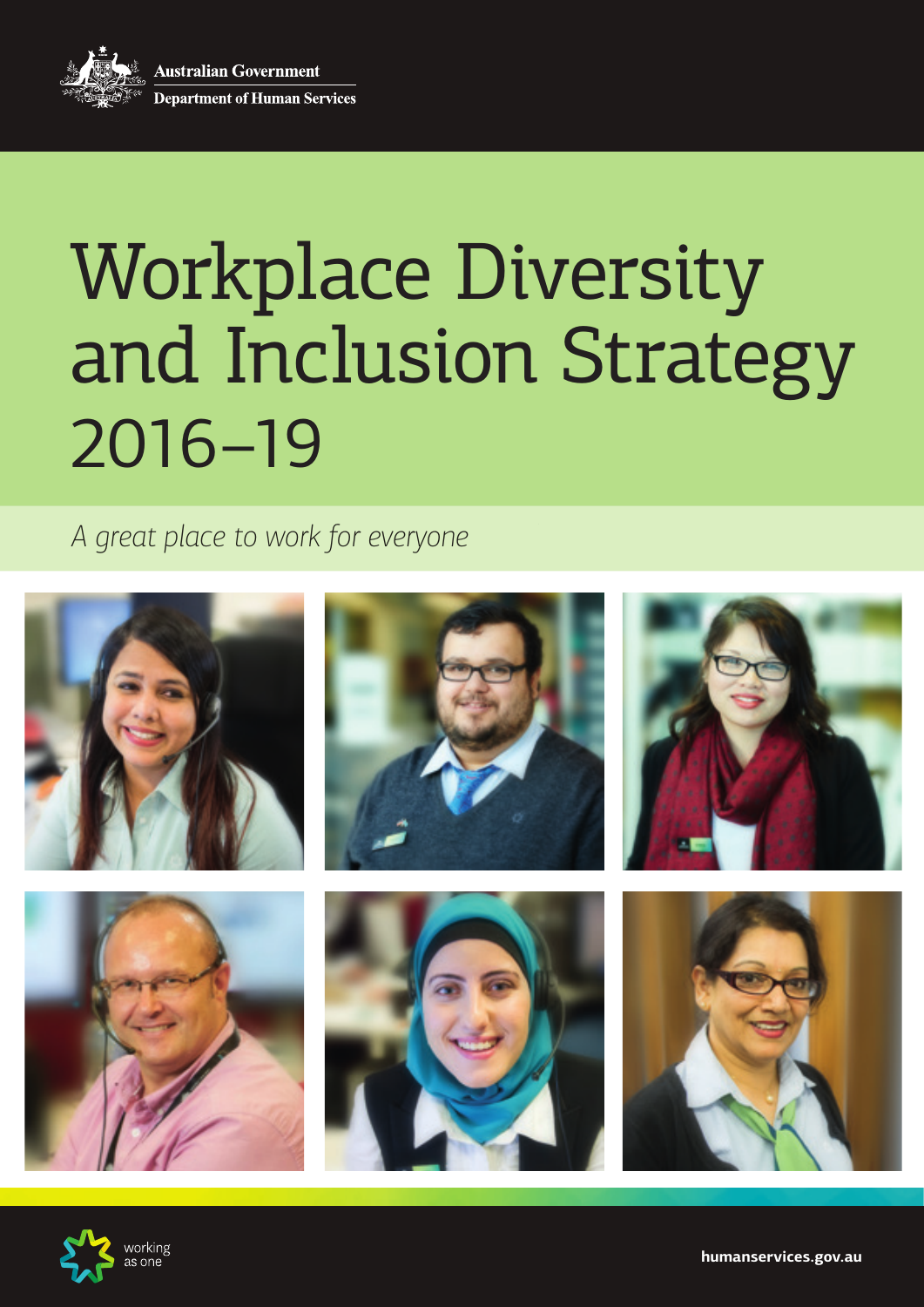## What's in our Workplace Diversity and Inclusion Strategy 2016–19

| <b>Culturally and Linguistically</b>             |  |
|--------------------------------------------------|--|
| Diverse (Multicultural) Employee Plan 2016-19 12 |  |
|                                                  |  |
|                                                  |  |
|                                                  |  |
| Lesbian, Gay, Bisexual, Transgender              |  |
| and Intersex (LGBTI) Inclusion Plan 2016-19 20   |  |
|                                                  |  |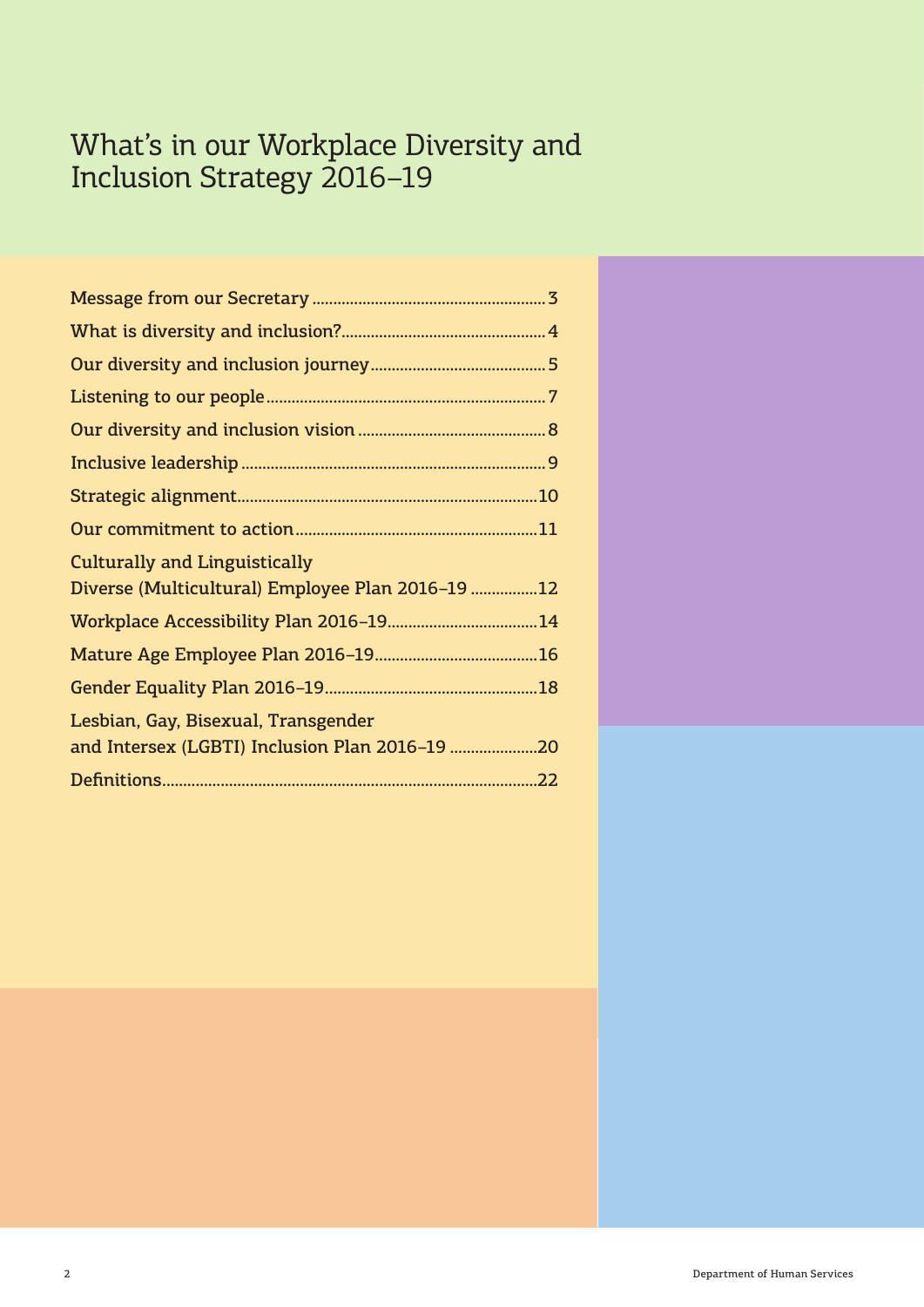## <span id="page-2-0"></span>Message from our Secretary



I am pleased to present our Workplace Diversity and Inclusion Strategy and employee plans developed in partnership with Enable Development, an award winning social enterprise led by passionate professionals with lived experiences of disability. Our commitment to action, outlined in the strategy and plans, will continue to unlock the value a diverse and inclusive workforce brings to our services.

The department is about connecting people to the services they need at different stages of their lives. In fact, we touch the lives of almost every Australian with services provided through a variety of channels including digital, telephone and a network of around 350 service centres across Australia. Each year we process around 61 million Express Plus transactions, handle around 57 million calls and receive around 26 million visits to our service centres.

To achieve our overall vision of '*excellence in the provision of government services to every Australian*' we require a workforce that reflects the Australian community that we serve and a workplace which is inclusive and empowers everyone to contribute their best. Diversity in our workforce is not just a 'nice to have', it's a business imperative and it's everyone's responsibility.

The department is a large part of the social fabric of the Australian community. Our size, geographical spread and service delivery focus provides both a social responsibility and opportunity to make a positive contribution to the diversity of the Australian Public Service (APS) workforce and to social inclusion outcomes for the Australian community. This strategy and associated employee plans outline our commitment to this responsibility. It also outlines our commitment to our people. We are committed to providing a positive and safe workplace where inclusion is a priority.

I am pleased that we will continue our journey with support through our valuable memberships with Diversity Council Australia, Australian Network on Disability and Pride in Diversity.

I am proud of what we have already achieved. This strategy is a call to action for all leaders in the department to pave the way for diversity, access and inclusion and I encourage you all to contribute to making the department a great place to work.

KCampbell

Kathryn Campbell CSC Secretary Department of Human Services



**Australian Government Department of Human Services** 







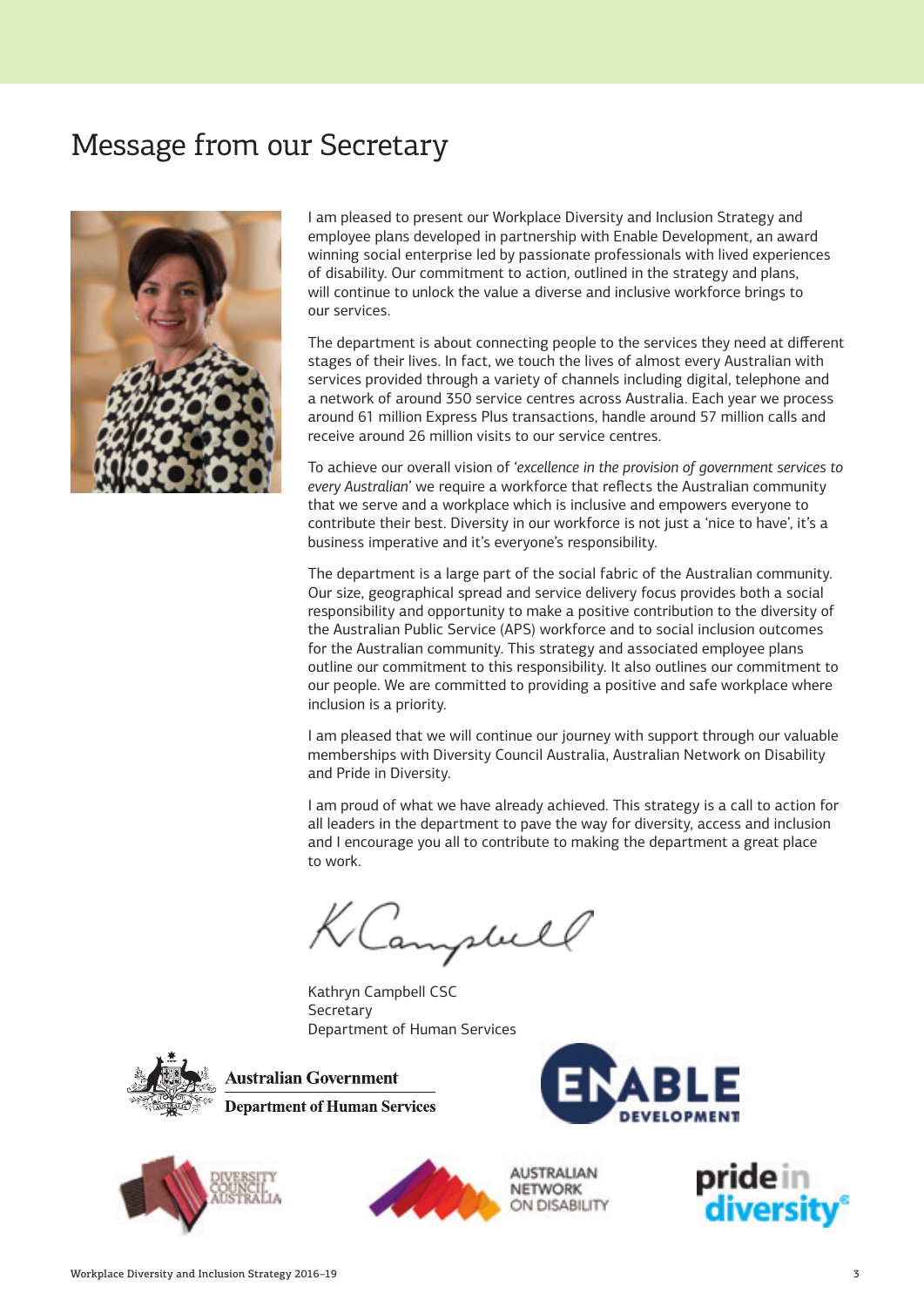## What is diversity and inclusion?

#### **Diversity**

Diversity is about our individual differences and acknowledging the unique blend of knowledge, skills and perspectives people bring to the workplace.

Diversity can include characteristics such as cultural background and ethnicity, age, gender, gender identity, disability, sexual orientation, religious beliefs, language and education. Diversity also includes characteristics such as professional skills, working style, location, and life experiences.

#### Inclusion

An inclusive culture is one where everyone feels valued and respected and is able to fully contribute. It is about removing barriers to make sure everyone can fully participate in the workplace and have equal access to opportunities. Inclusion is about empowering people to contribute their skills and perspectives for the benefit of organisational performance and business outcomes.

#### Why diversity and inclusion matters

Diversity is central to innovation. It brings forth new and better ways of doing things, helps us to harness the benefits of technology and improve the efficiency and quality of our services. Inclusion is the key to unlocking this potential.

When we value workplace diversity and inclusion we see benefits such as higher employee engagement, improved performance, greater innovation, retention of talent, improved employee wellbeing and lower levels of unlawful behaviour such as harassment and discrimination.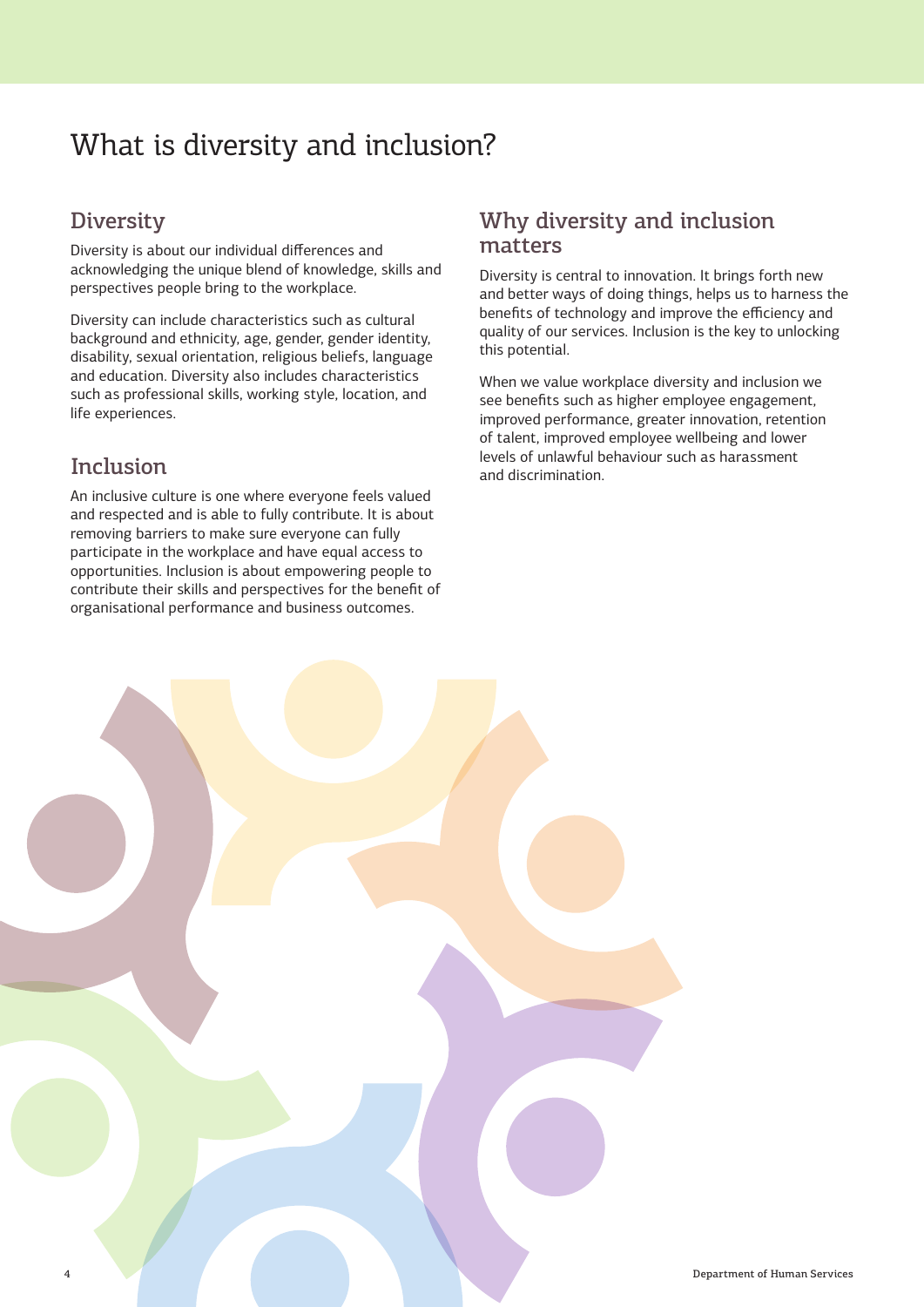## <span id="page-4-0"></span>Our diversity and inclusion journey

#### Celebrating our achievements

Our diversity and inclusion journey so far has been guided by our previous strategy and plans which have helped us to increase the diversity of our workforce and foster an inclusive workplace.

## **Guiding Our Journey**

**Our strategy and plans 2011–2015**









**Our Workforce in 2016** We have increased the diversity of our people



Data as at 30 June 2016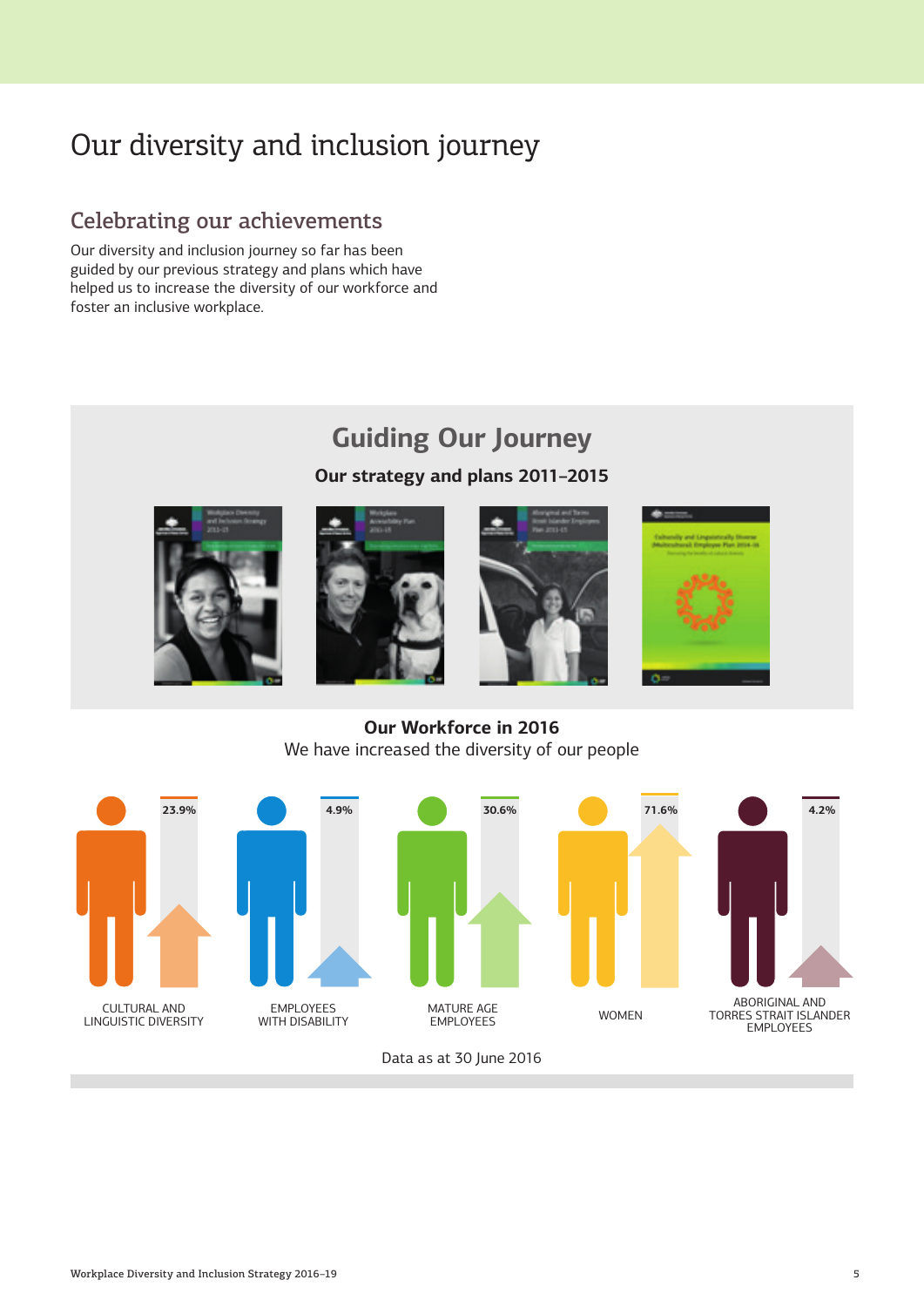#### <span id="page-5-0"></span>**NDAC**

dedicated National Disability Access Coordinator (NDAC) providing workplace adjustment information and advice **Diversity** 

## **Reflection Rooms**

provided for staff use for reflection, meditation or prayer

## **Koomarri JobMatch** and inclusion learning solutions

people with intellectual disability providing administrative support services to the department since 1997

## **Capability Matrix**

providing an extensive suite of diversity, Indigenous, multicultural, disability and LGBTI awareness

## **Champions**

senior executive Disability Champions and Indigenous Champions providing leadership and a voice to the needs of our employees

#### **AWEI**

participating in the Australian Workplace Equality Index (AWEI) to benchmark our LGBTI inclusion initiatives and help us identify where we are doing well and where we can improve

## **Dandelion Program**

partnership with HP Australia and Specialisterne providing traineeships for people with Autism Spectrum Disorder

## **Employee Networks**

providing an avenue for employees to connect, share information and ideas and contribute to diversity and inclusion initiatives

## **RecruitAbility**

applying RecruitAbility to all externally advertised vacancies to support people with disability in the selection process

#### **ANRG**

maintaining a profile in the Australian National LGBTI Recruitment Guide to promote the department as an employer of choice

## **Accessibility Support**

an innovative Accessibility Support Unit providing assistive technology support and solutions to staff with disability

#### **Collaboration**

getting involved in diversity and inclusion collaboration initiatives such as the WorkAbility and Ageing Project, Inter-Agency Accessibility Support Unit Pilot and ICT Accessibility Community of Practice

**WORKING TOGETHER—BUILDING CAPABILITY—CHAMPIONING INCLUSION—INNOVATING—LEADING THE WAY**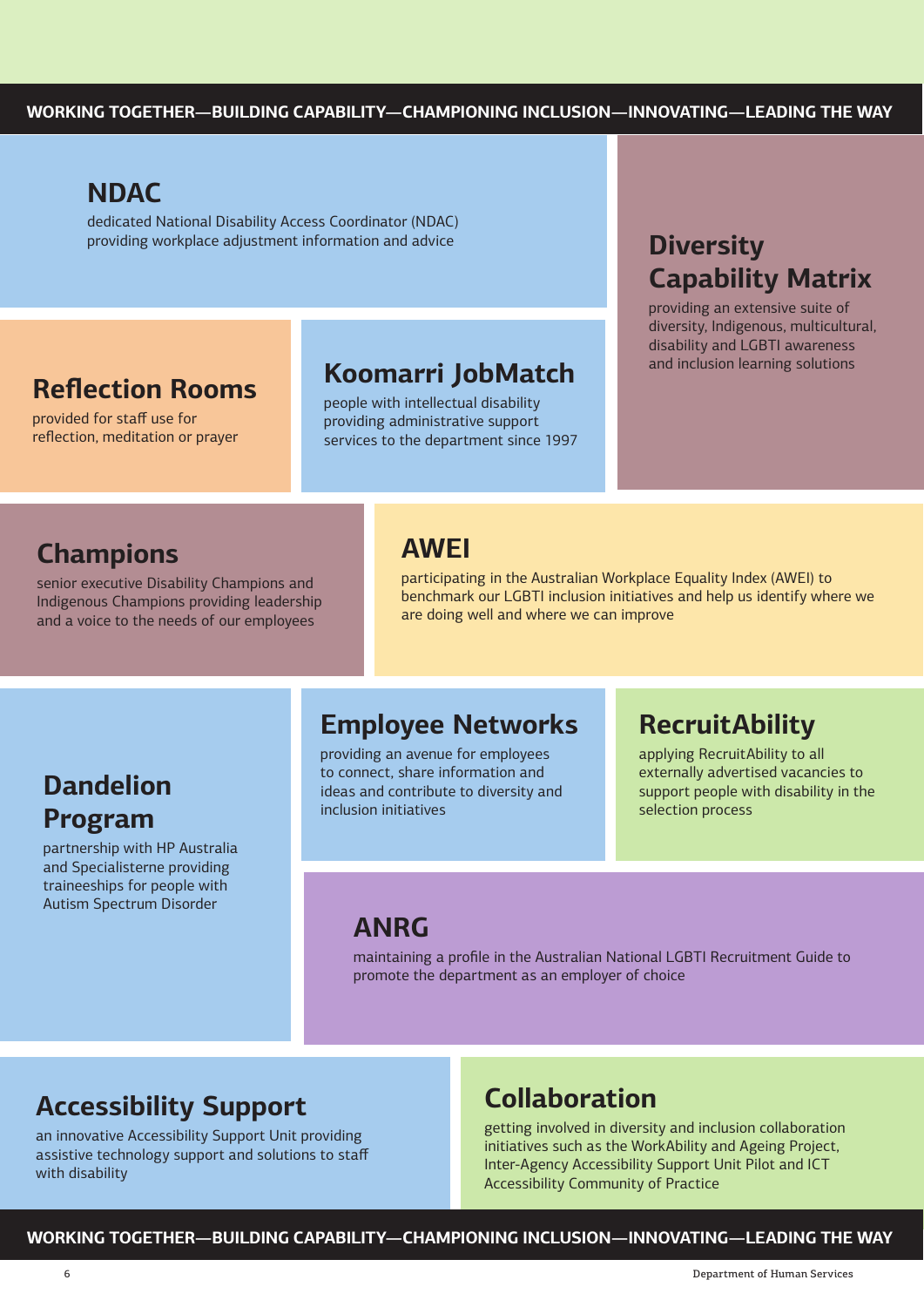## Listening to our people

#### What you had to say

Our people contributed to development of this strategy and employee plans.

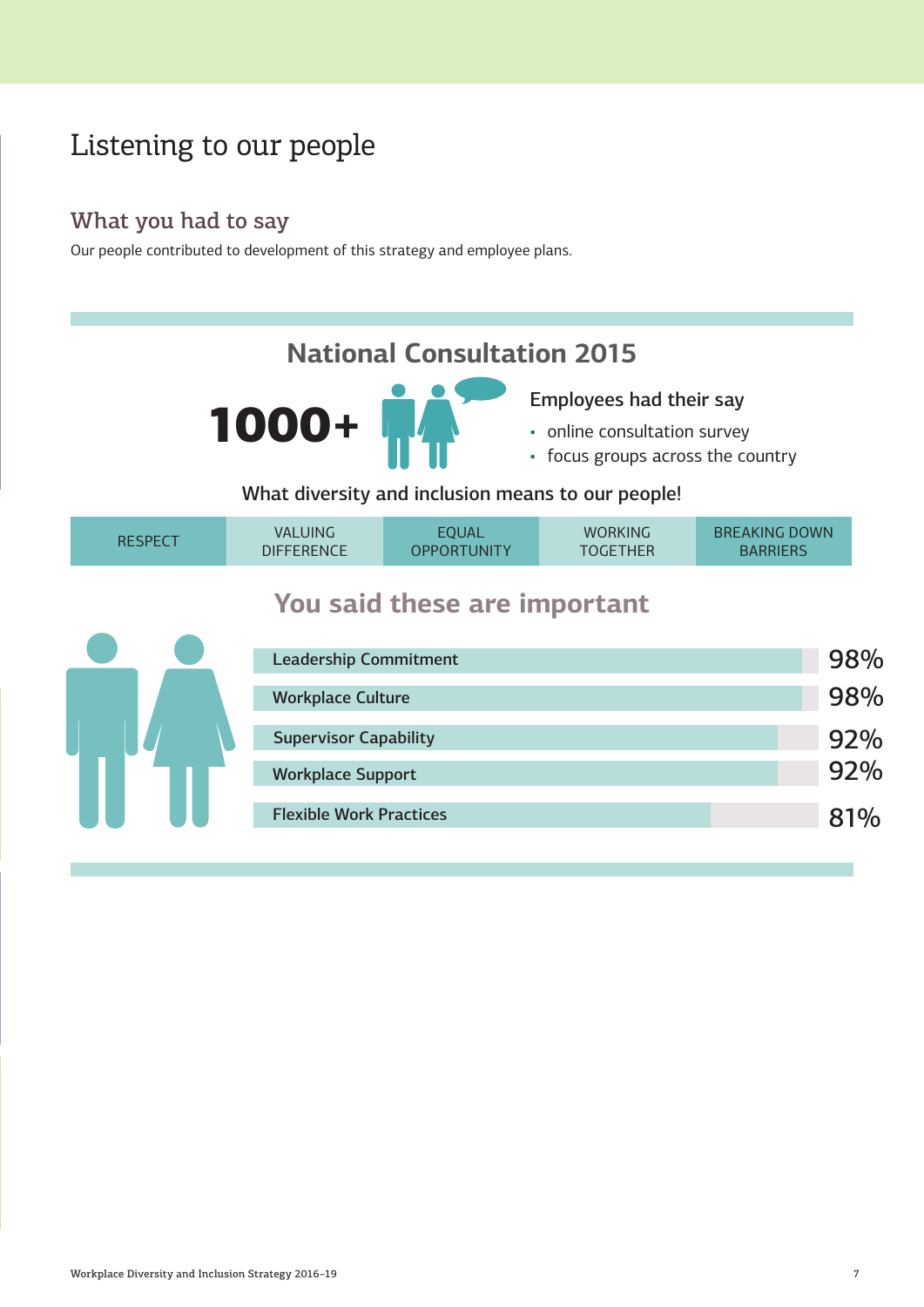## <span id="page-7-0"></span>Our diversity and inclusion vision

Our goal is to reflect the diverse community we serve and create *a great place to work for everyone* by embracing the individual skills, perspectives and experiences our people bring to the workplace and harnessing these for high performance and improved service delivery.

We want our people to feel included, valued and respected and have access to equal opportunity, which supports full participation at work. We want to retain the diverse talent in our workforce and support our people to maintain a long and productive working career.

We aspire to having a positive impact on the Australian community through our approach to diversity and inclusion and stewardship of our workforce which represents almost a quarter of the APS.

Ultimately, we want to unlock the value that diversity brings to our business. To achieve this we must create a culture shift that moves us away from traditional ways of thinking and towards practices which address the needs of a contemporary workforce, maximise talent and embrace the use of technology and innovation. We must be bold in our approach and committed to action.

Everyone in the department has a role to play in supporting a diverse, accessible and inclusive workplace. Managers must foster workplace flexibility and be open to different ways of working. Equally, employees must demonstrate the value flexible working arrangements provide the department and achievement of business outcomes. We all need to work together to create *a great place to work for everyone*.

#### Our guiding principles

The following guiding principles are key to achieving our diversity and inclusion vision. These critical success factors provide areas of focus for our diversity and inclusion actions as outlined in our supporting employee plans.

#### **Recruit**

• our workforce reflects the diversity of the community we serve

#### **Include**

• our culture fosters access and inclusion

#### **Develop**

we provide opportunity for growth

#### **Lead**

we are bold and innovative, with leaders that pave the way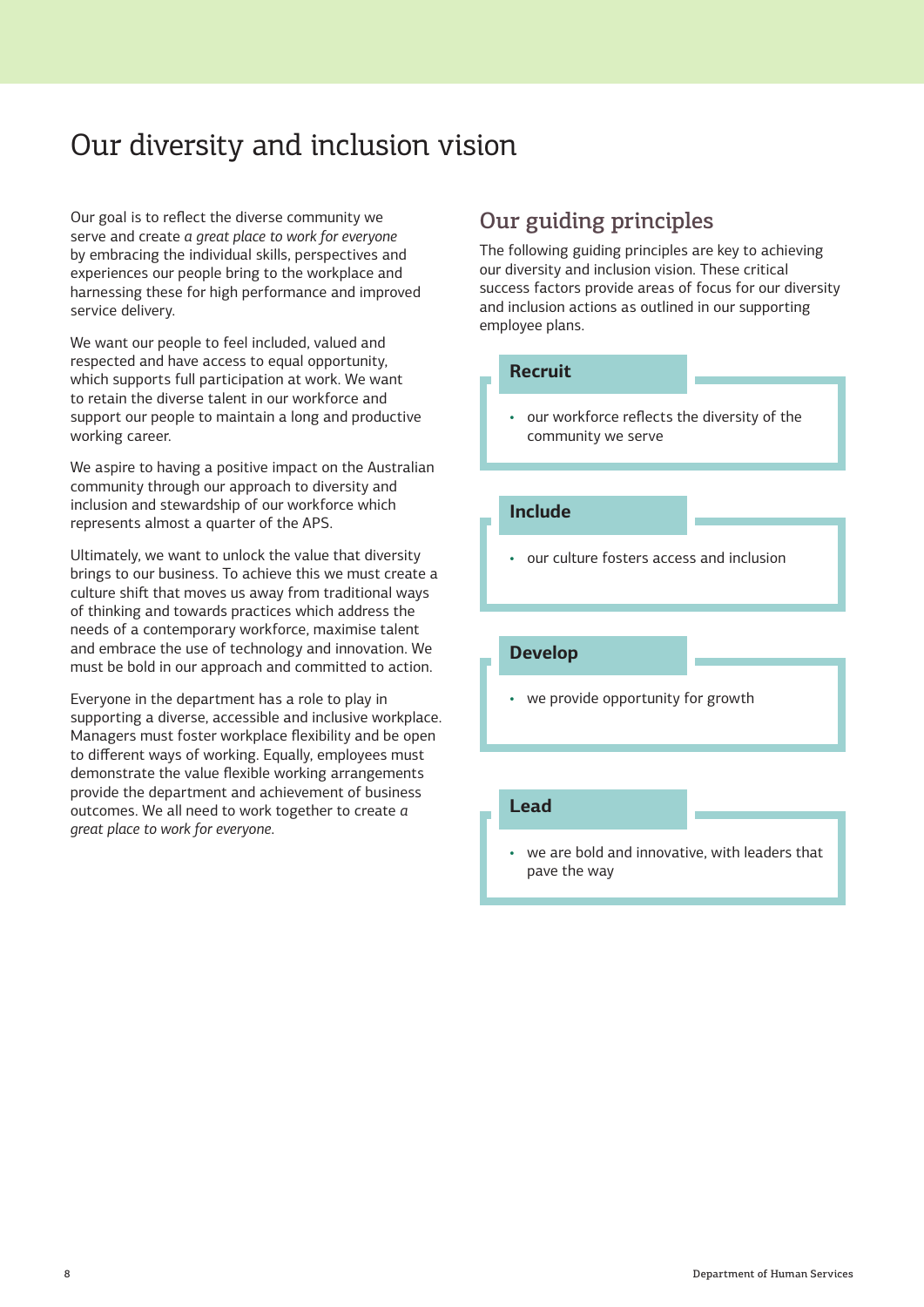## <span id="page-8-0"></span>Inclusive leadership

The true benefits of a diverse workforce can only be realised when the workplace is inclusive and supports everyone to achieve their best.

Achieving an inclusive workplace that drives performance, innovation and productivity requires inclusive leadership. Research by Diversity Council Australia (DCA) refers to inclusive leadership as the capabilities including the knowledge, skills and behaviours that leaders possess which make their organisation inclusive.

DCA's Inclusive Leadership Model, shown below, identifies five mindsets, or ways of thinking, which are necessary for a person to be an effective inclusive leader. These mindsets are Identity-Aware, Relational, Open and Curious, Flexible and Agile and Growth-Focused.

As stewards of our workforce, we challenge our leaders to apply these mindsets in their approach to leadership and use them as a tool for improving individual, team and organisational performance.

As workplace diversity and inclusion is everyone's responsibility, these mindsets can be applied by all staff to benefit the workplace and foster an inclusive culture across the department.



Source: *Building Inclusion: An Evidence-Based Model of Inclusive Leadership*, Diversity Council Australia, October 2015, **www.dca.org.au**, accessed 27 April 2016 (Image courtesy of Diversity Council Australia)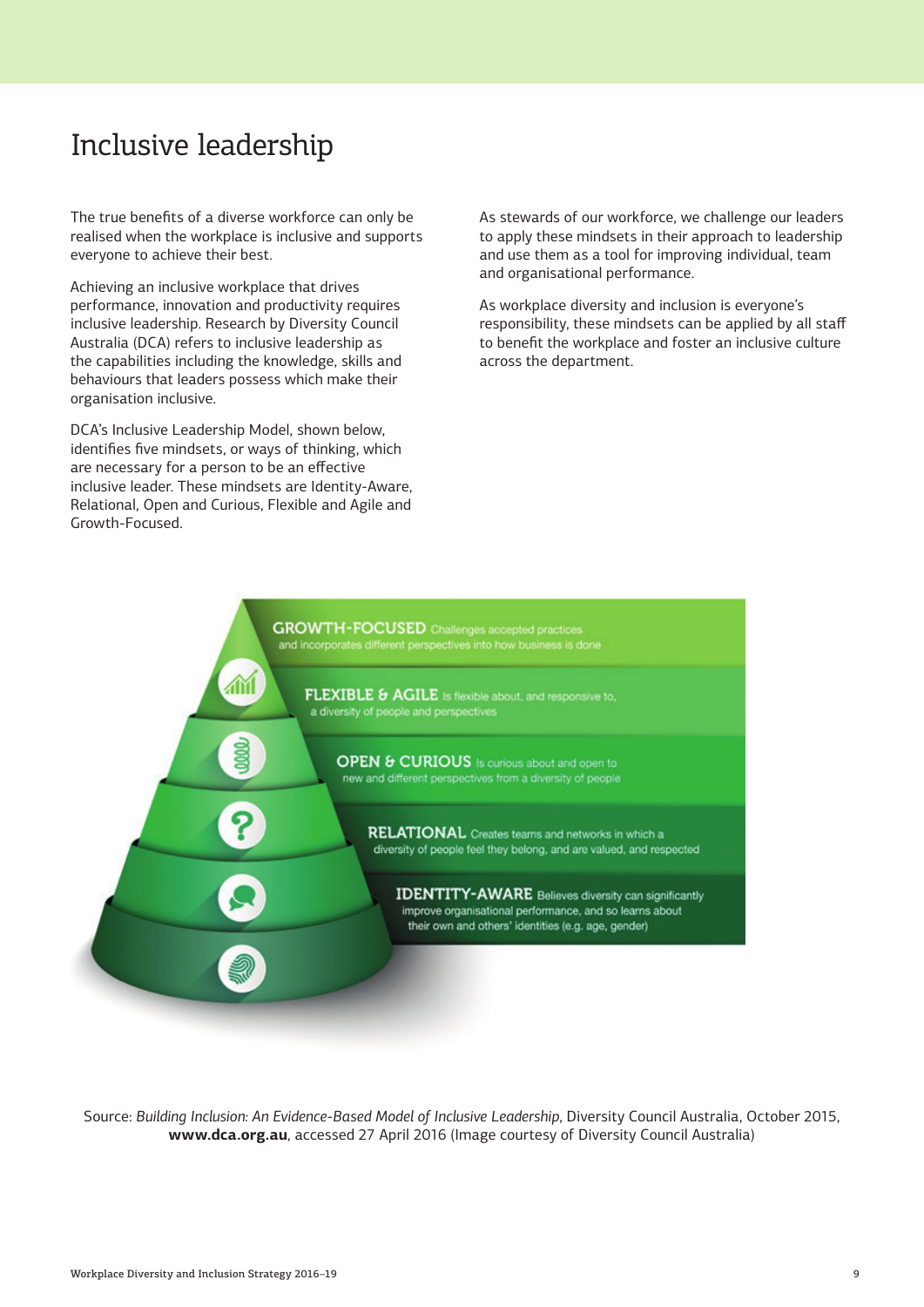## <span id="page-9-0"></span>Strategic alignment

A diverse workforce is critical to achieving our vision of *excellence in the provision of government services to every Australian* by providing us with the necessary knowledge, experience and capability to design and deliver services which best meet the needs of the Australian community.

Fostering diversity in the workplace is required by the *Public Service Act 1999* as outlined in the APS Employment Principles and supported by the APS Values

and Code of Conduct. This strategy however takes us beyond compliance, recognising diversity and inclusion as a key business enabler and a business imperative.

Our *Workplace Diversity and Inclusion Strategy 2016–19*  provides a roadmap to foster diversity and inclusion in our workforce, helping us make positive contributions to social inclusion and workforce participation.

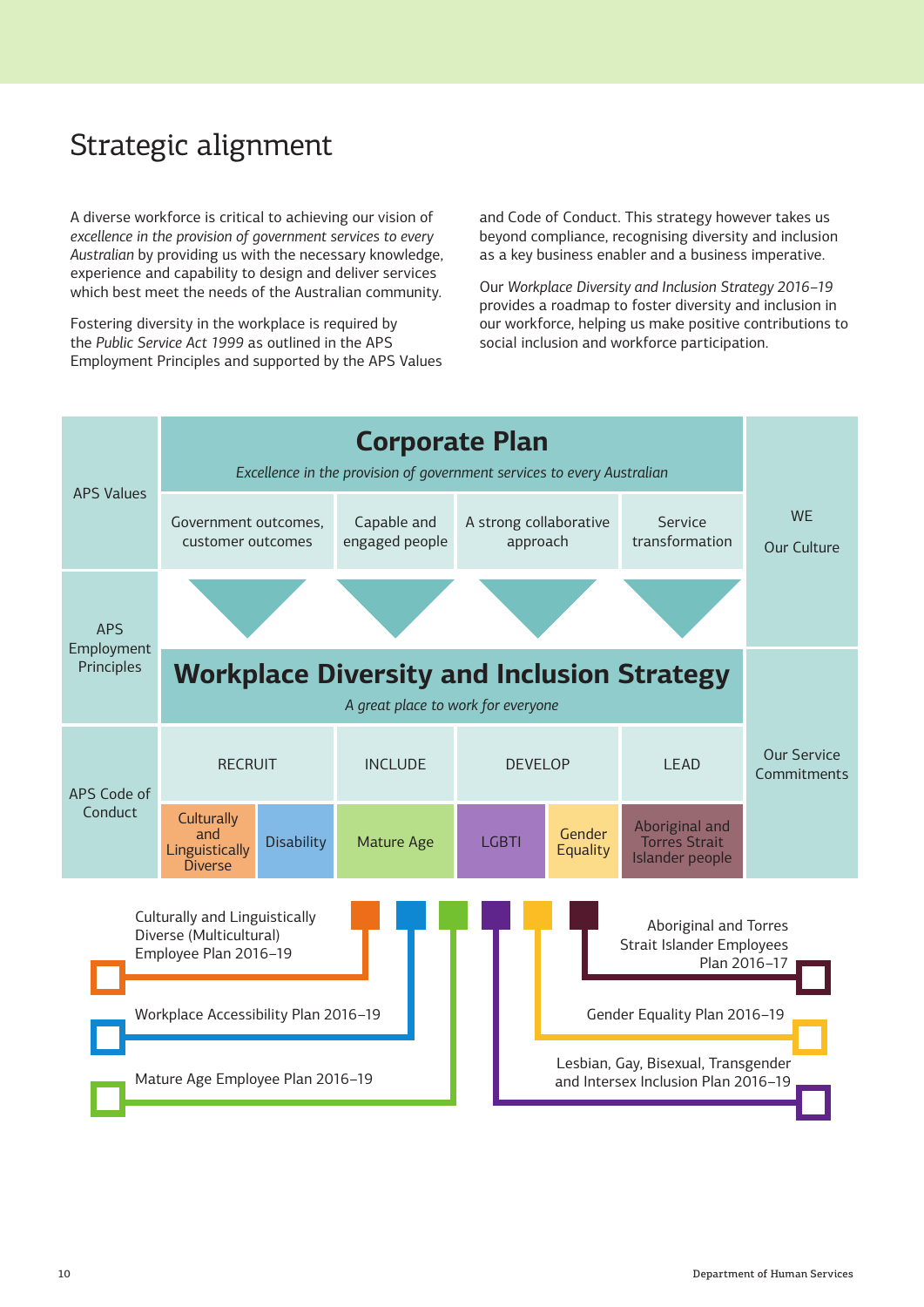#### <span id="page-10-0"></span>Employee plans

We have committed to a range of actions designed to build upon our inclusive workplace culture, retain our diverse workforce for the benefit of performance and productivity and support our people to have long and productive working careers.

We acknowledge that staff may identify across a number of diversity groups. This has been addressed by outlining our commitments to action in the following employee plans:

- *Culturally and Linguistically Diverse (Multicultural) Employee Plan 2016–19*
- *Workplace Accessibility Plan 2016–19*
- *Mature Age Employee Plan 2016–19*
- *Gender Equality Plan 2016–19*
- *Lesbian, Gay, Bisexual, Transgender and Intersex (LGBTI) Inclusion Plan 2016–19*

These actions will be implemented in the context of the department's business operations and achievement of government outcomes.

#### Aboriginal and Torres Strait Islander Employees Plan

This strategy is also underpinned by the department's *Aboriginal and Torres Strait Islander Employees Plan 2016–17* and future iterations. This plan seeks to improve the employment outcomes and experiences of Aboriginal and Torres Strait Islander people.

Aligned to the department's *Reconciliation Action Plan 2015–17* and *Indigenous Servicing Strategy 2016–17* the plan completes the department's suite of Indigenous strategic documents.

#### Tracking our progress

We will monitor our progress against all our employee plans and provide a progress report to our Executive Committee by December each year.

We will regularly measure and monitor the diversity of our workforce, evaluate trends and identify areas for improvement.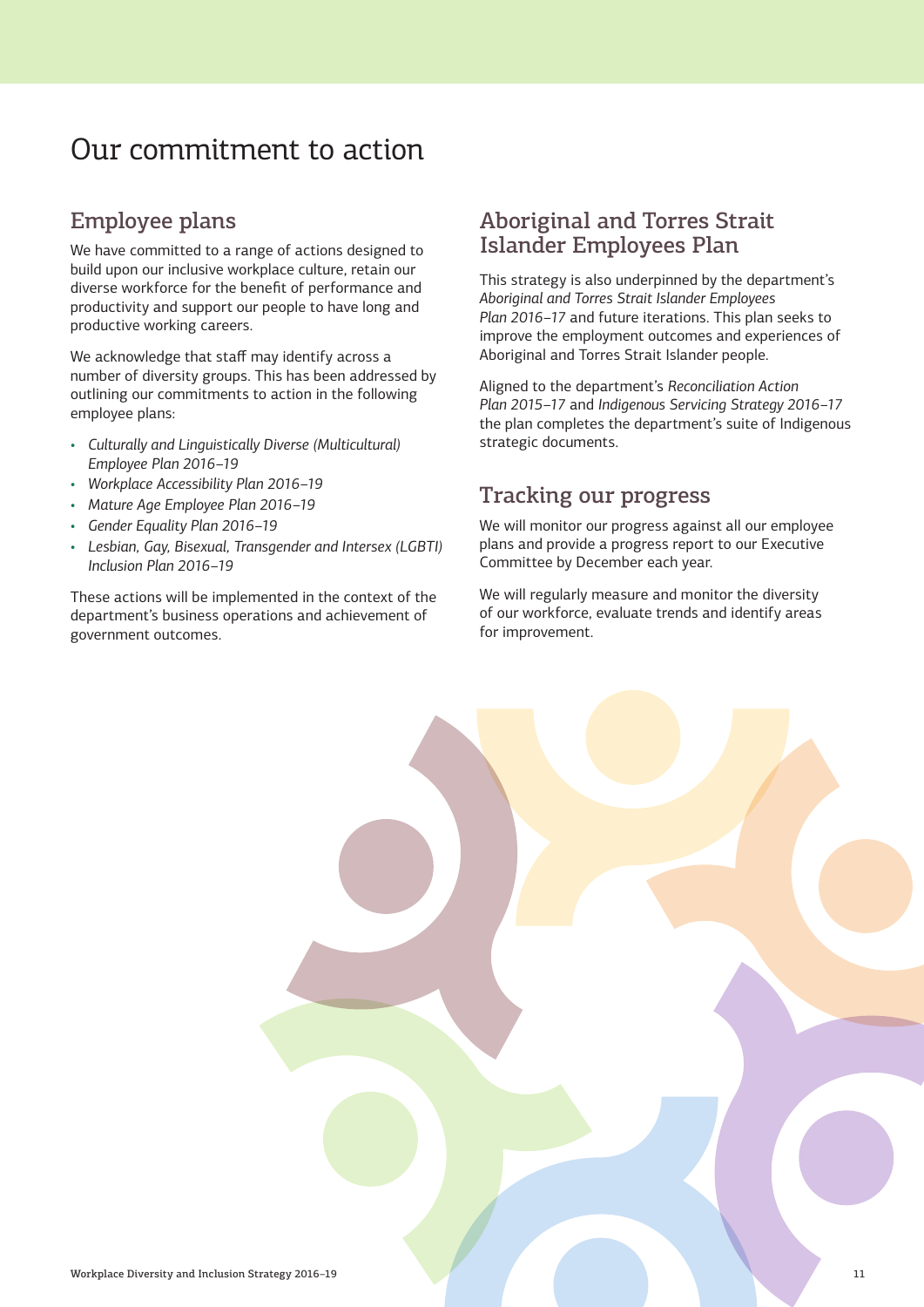<span id="page-11-0"></span>

## Culturally and Linguistically Diverse (Multicultural) Employee Plan 2016–19

#### Our aim

We aim to increase the representation of people from culturally and linguistically diverse (CALD) backgrounds in our workforce and to value and embrace their skills, perspectives and experiences for the benefit of providing culturally appropriate and improved services to the Australian community.

We aim to celebrate the cultural and linguistic diversity of our people, provide a culturally safe and inclusive workplace and have a positive impact on social cohesion.

This plan supports the government's Multicultural Access and Equity Policy and the department's *Multicultural Servicing Strategy 2016–19* which focuses on ensuring our programs and services are responsive to the needs of culturally and linguistically diverse customers.



'I'm an Australian born Lebanese woman and my first language was Arabic. My background and my cultural upbringing has shaped who I am today. As a Multicultural Service Officer (MSO) my life experiences help me to provide better services to the community through understanding and empathy. I also try to promote cultural awareness with my colleagues by answering any questions they may have. Harmony Day is a great opportunity to celebrate our cultural diversity and to start a conversation to foster awareness and respect.'

**Marlene, Multicultural Service Officer, Zone Southern NSW**

'I am from Chile in the Americas and immigrated to Australia in 1991 seeking a better life for my family. I was a qualified Veterinarian and also had qualifications in computing. In 1996 I joined the Commonwealth public service as an IT developer. Now at the EL2 level I have performed many roles, one of them being the Diversity Ambassador for the CIO Group in 2015. It was a great opportunity to promote cultural and other types of diversity. When we value diversity the workplace has more energy and engagement. People from different backgrounds and experiences can bring new perspectives and ways of doing our work, which challenges and helps us to improve.'



**Juan Carlos, Director, ICT Infrastructure**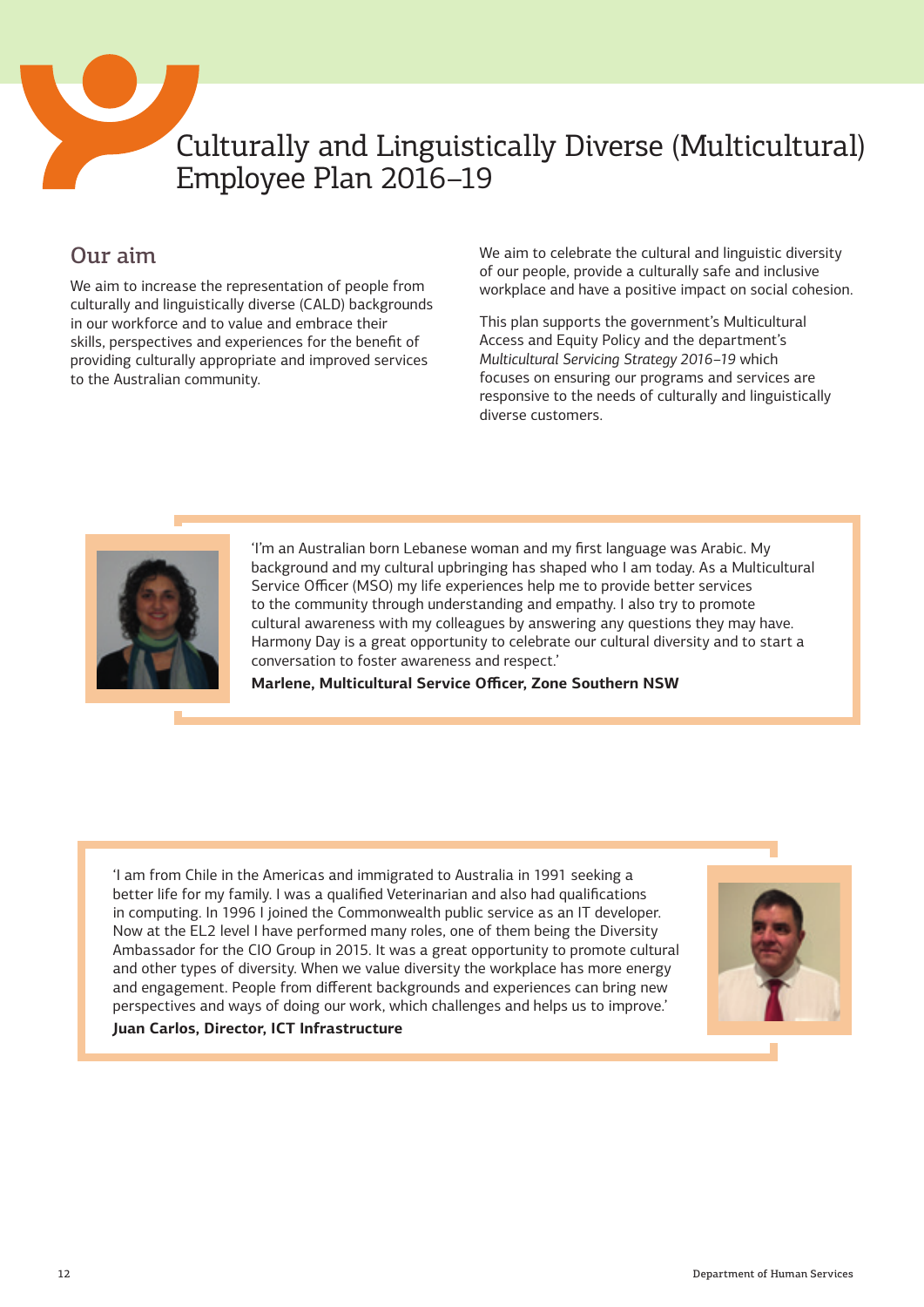<span id="page-12-0"></span>

|                                                                         | <b>RECRUIT</b> -Our workforce reflects the diversity of the community we serve                                                                                                                                                                                |                  |
|-------------------------------------------------------------------------|---------------------------------------------------------------------------------------------------------------------------------------------------------------------------------------------------------------------------------------------------------------|------------------|
| <b>CALD 1</b>                                                           | We will explore a trial of an innovative recruitment approach that removes the name and gender<br>of candidates from the initial assessment stage to prevent discrimination, stereotyping and<br>hidden bias in the selection process.                        | Dec 2017         |
| <b>CALD 2</b>                                                           | We will review our people policies and practices and develop resources to implement better<br>practice approaches to address unconscious bias in the workplace, including in selection<br>processes.                                                          | Feb 2018         |
|                                                                         | <b>INCLUDE</b> -Our culture fosters access and inclusion                                                                                                                                                                                                      |                  |
| <b>CALD<sub>3</sub></b>                                                 | We will celebrate cultural days of significance such as Harmony Day and Refugee Week.                                                                                                                                                                         | Annually         |
| <b>CALD4</b>                                                            | We will implement internal and external communication activities to promote cultural and<br>linguistic diversity and inclusion.                                                                                                                               | Continuing       |
| <b>CALD 5</b>                                                           | We will facilitate a CALD employee network to provide staff opportunities to engage and to<br>contribute to CALD initiatives in the department.                                                                                                               | Continuing       |
| <b>CALD 6</b>                                                           | We will continue to provide culturally appropriate corporate wardrobe options to staff.                                                                                                                                                                       | Continuing       |
| <b>CALD 7</b>                                                           | We will continue the availability and awareness of reflection rooms for staff to use for personal<br>reflection, meditation or prayer.                                                                                                                        | Continuing       |
|                                                                         | <b>DEVELOP</b> —We provide opportunity for growth                                                                                                                                                                                                             |                  |
| <b>CALD<sub>8</sub></b>                                                 | We will develop tools and resources to support multicultural capability, awareness<br>and understanding.                                                                                                                                                      | <b>July 2017</b> |
| <b>CALD 9</b>                                                           | We will explore capability building options for effective communication.                                                                                                                                                                                      | <b>July 2018</b> |
| <b>CALD 10</b>                                                          | We will ensure our Employee Assistance Program (EAP) providers are culturally competent.                                                                                                                                                                      | Continuing       |
| <b>CALD 11</b>                                                          | We will review and refresh our multicultural awareness e-learning and facilitated training and<br>increase uptake.                                                                                                                                            | Continuing       |
| <b>LEAD</b> —We are bold and innovative, with leaders that pave the way |                                                                                                                                                                                                                                                               |                  |
|                                                                         | We will become a member of the National Anti-Racism Partnership to contribute to the                                                                                                                                                                          |                  |
| <b>CALD 12</b>                                                          | implementation of the government's National Anti-Racism Strategy and demonstrate our<br>commitment to tolerance and anti-racism.                                                                                                                              | Dec 2016         |
| <b>CALD 13</b>                                                          | We will nominate and promote a Multicultural Champion at the senior executive level providing<br>leadership to our cultural diversity initiatives and championing change to issues affecting staff<br>from culturally and linguistically diverse backgrounds. | Dec 2016         |
| <b>CALD 14</b>                                                          | We will provide multicultural awareness training to our Senior Executive Service (SES).                                                                                                                                                                       | Continuing       |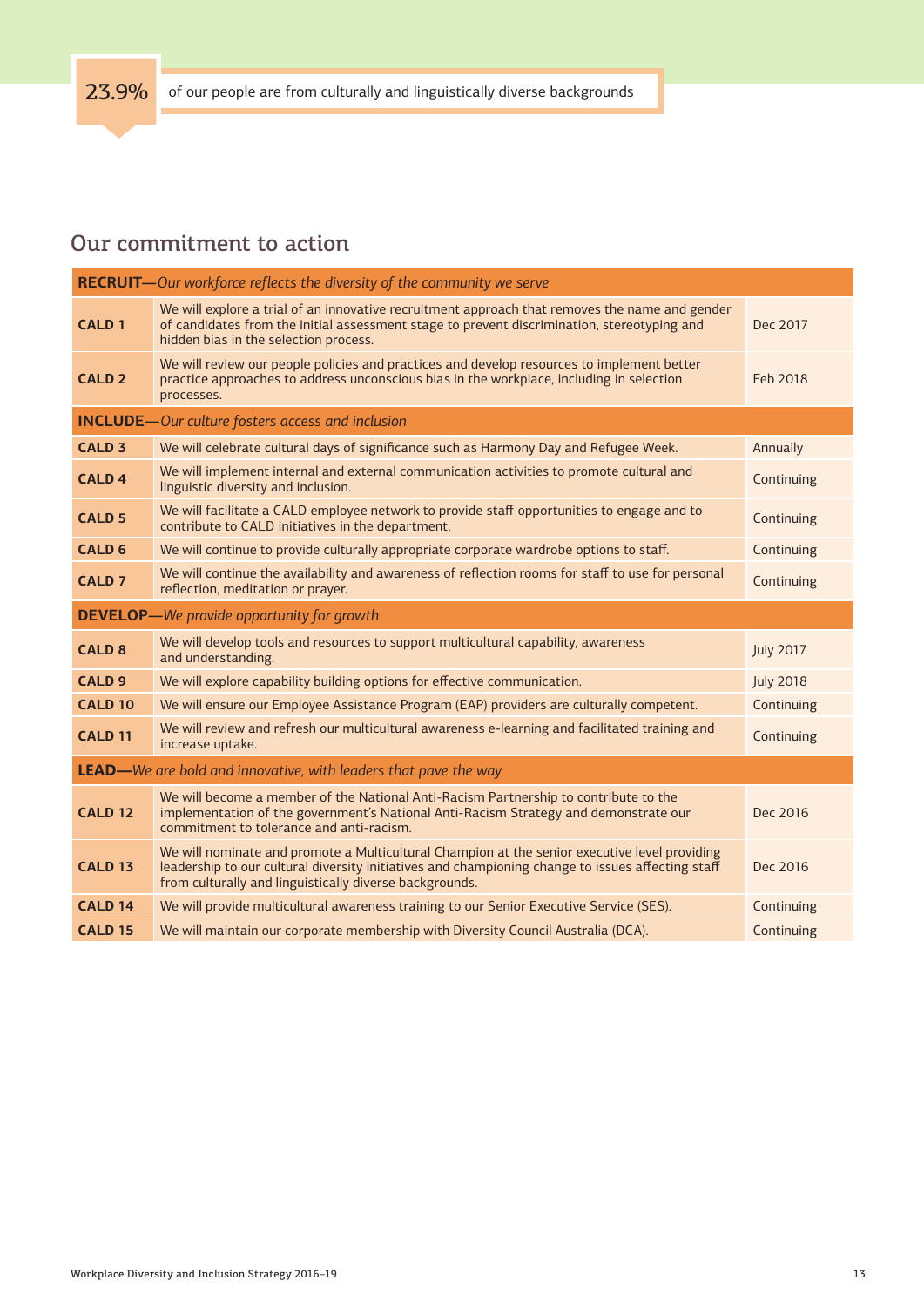

## Workplace Accessibility Plan 2016–19

#### Our aim

We aim to increase the representation of people with disability in our workforce including in senior leadership positions and to improve their capability and career development opportunities. We aim to be a disability confident employer and to create an environment of trust where staff with disability feel comfortable to share their information with us.

We are committed to eliminating or reducing barriers which prevent full participation at work and to provide a universally accessible workplace which supports staff with disability to fully contribute. We will build on our successful programs and approaches to supporting the employment and retention of people with disability, such as the Dandelion Program, Scanning Operations Centre and Koomarri JobMatch Team.

This plan supports the *As One: APS Disability Employment Strategy 2016–19* and will be implemented in alignment with the department's *Aboriginal and Torres Strait Islander Employees Plan 2016–17* to support the employment, development and career progression of Indigenous people with disability.

#### **RECRUIT—***Our workforce reflects the diversity of the community we serve* **WAP 1** We will pilot a targeted recruitment pathway program, using measures available in the Australian we will pliot a targeted recruitment pathway program, using measures available in the Australian<br>Public Service Commissioner's Directions, to increase the employment of people with disability. Dec 2017 We will review our people policies and practices and develop resources to implement better practice we will review our people policies and practices and develop resources to implement better practice Feb 2018<br>approaches to address unconscious bias in the workplace, including in selection processes. WAP 3 We will apply RecruitAbility to all externally advertised vacancies including SES roles. Continuing WAP 4 We will provide workplace adjustment training to recruitment teams and selection panels. Continuing **WAP 5** We will ensure recruitment systems and processes are accessible and inclusive for people **with disability.**<br>WAP 5 with disability. We will promote our work experience and entry level pathway programs to provide employment opportunities for people with disability, including Indigenous people with disability. Continuing opportunities for people with disability, including Indigenous people with disability. **WAP 7** We will partner with external organisations and providers to provide employment opportunities for **Continuing**<br>people with disability. **INCLUDE—***Our culture fosters access and inclusion* **WAP 8** We will implement a Workplace Adjustment policy and guidelines which makes it easier to request, access and implement workplace adjustments and assists employees with disability to perform at their best. July 2017 **WAP 9** We will celebrate events of significance such as International Day of People with Disability, R U OK? Annually<br>Day and World Mental Health Day. **WAP 10** We will implement internal and external communication activities to raise disability awareness including awareness of invisible disabilities and which promote workplace accessibility and inclusion. Continuing **WAP 11** We will maintain our workplace accessibility support programs including a National Disability Access Coordinator and the Accessibility Support Unit, to ensure employees with disability and their supervisors have access to information and support for workplace adjustment. **Continuing WAP 12** We will facilitate a disability employee network to harness the experiences, knowledge and passion of employees to support information, engagement and innovation in fostering an accessible and inclusive workplace culture. **Continuing WAP 13** We will implement measures that foster a culture of trust and inclusion, where employees feel comfortable to share their disability information and supervisors are responsive to accommodating accessibility needs. **Continuing**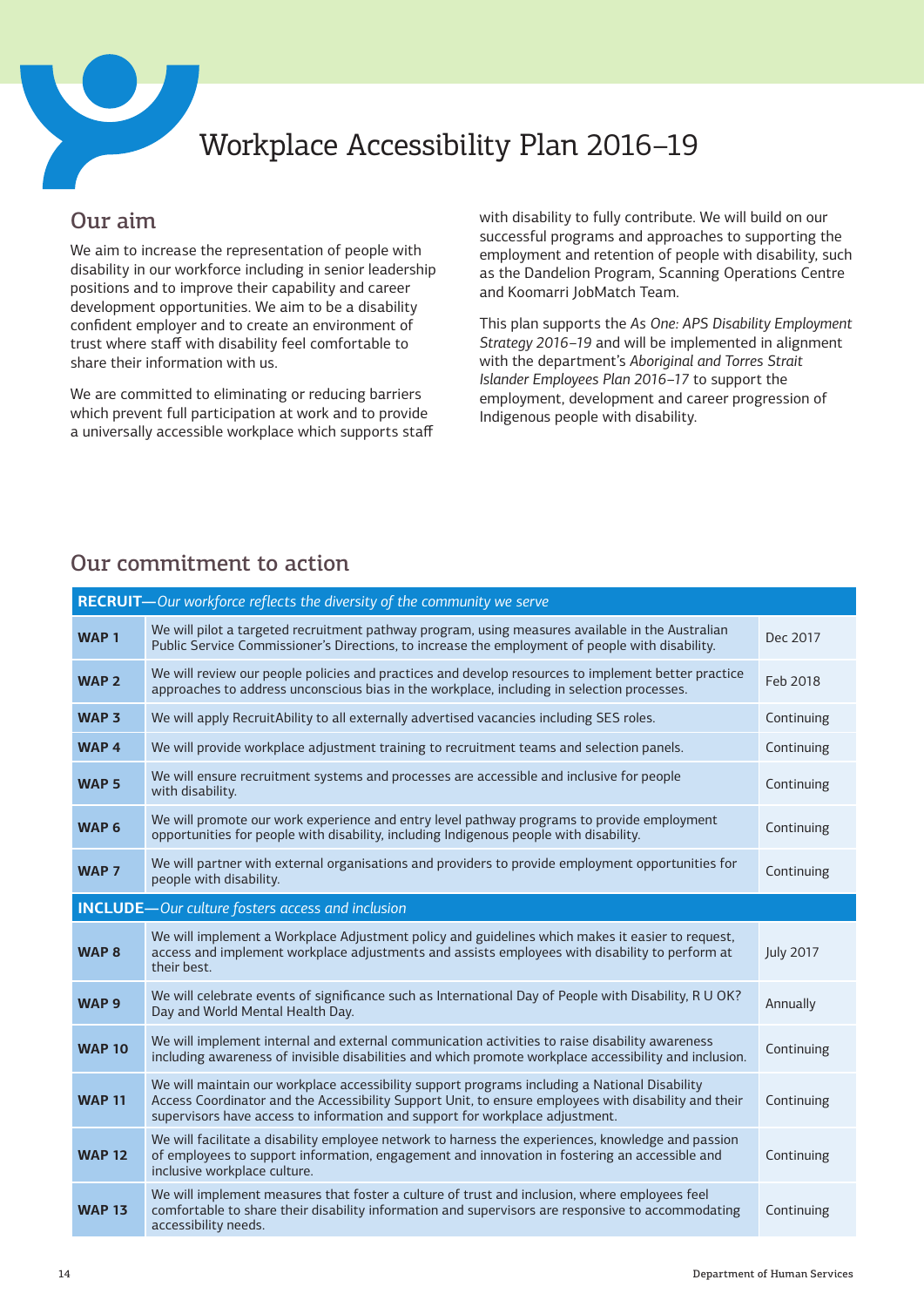<span id="page-14-0"></span>

'I was diagnosed with a number of disorders in 2009 and have had to be hospitalised for treatment. I have learned to embrace the challenges that come with my condition. Raising awareness of mental health is now a passion of mine and I deliver a number of the department's mental health awareness programs. If you have a condition that may affect you at work the key message is to talk to your manager about it. That way they can know how to support you. I also encourage staff to identify in the Equity and Diversity page in ESSentials. This will ensure the department can tailor training and initiatives to support staff.'



#### **Adrian, Learning Specialist, People Capability**



'My name is Sana and I work differently. I am legally blind with a degenerative eye condition that causes colour blindness and extreme sensitivity to light. I use a range of adjustments at work such as screen readers and magnifiers and I have an office with no light. The department's Accessibility Support Unit, which set-up my assistive technology and provides me with ongoing support, is fantastic. However, the most important support comes from my manager and senior leaders. They break down barriers by acknowledging that I need to work differently and support me to get access to the tools I need.'

**Sana, Assistant Director, Aged Care**

#### **DEVELOP—***We provide opportunity for growth*

| <b>WAP 14</b> | We will implement a Psychological Health Strategy and action plan that promotes mental health and<br>wellbeing.                                                                                                                              | Dec 2016          |
|---------------|----------------------------------------------------------------------------------------------------------------------------------------------------------------------------------------------------------------------------------------------|-------------------|
| <b>WAP 15</b> | We will develop an accessibility self-paced training package to increase accessibility awareness and<br>capability to meet the needs of employees with disability, including users of assistive technology.                                  | <b>March 2018</b> |
| <b>WAP 16</b> | We will explore implementation of a targeted mentoring program for employees with disability who<br>demonstrate consistent high performance and potential to advance to the Executive Level or higher.                                       | Feb 2019          |
| <b>WAP 17</b> | We will increase uptake of the Disability Capability Program, in particular by managers and team<br>leaders, to improve disability awareness and confidence across the department.                                                           | Continuing        |
| <b>WAP 18</b> | We will increase awareness of mental health conditions and the uptake of mental health learning<br>solutions, particularly completion by managers.                                                                                           | Continuing        |
| <b>WAP 19</b> | We will continue to enhance accessibility and compatibility of e-learning products and aim to adopt<br>best practice.                                                                                                                        | Continuing        |
|               | <b>LEAD</b> —We are bold and innovative, with leaders that pave the way                                                                                                                                                                      |                   |
|               |                                                                                                                                                                                                                                              |                   |
| <b>WAP 20</b> | We will establish a departmental disability employment target.                                                                                                                                                                               | Jan 2017          |
| <b>WAP 21</b> | We will build on our existing workplace accessibility programs to maximise digital technology<br>improvements and provide innovative accessibility solutions for employees with disability.                                                  | Continuing        |
| <b>WAP 22</b> | We will review our procurement policies and practices to ensure accessibility is considered in service,<br>system or property related procurement activities.                                                                                | Dec 2018          |
| <b>WAP 23</b> | We will maintain our corporate Gold membership with Australian Network on Disability (AND).                                                                                                                                                  | Annually          |
| <b>WAP 24</b> | We will maintain Disability Champions at the senior executive level providing leadership to our<br>disability employment initiatives and championing change to issues affecting staff with disability.                                       | Continuing        |
| <b>WAP 25</b> | We will continue to implement a mandatory Changing Mindsets: Direct Experiences Program to<br>encourage SES leaders to think differently about the recruitment, career progression and overall<br>work experience of people with disability. | Continuing        |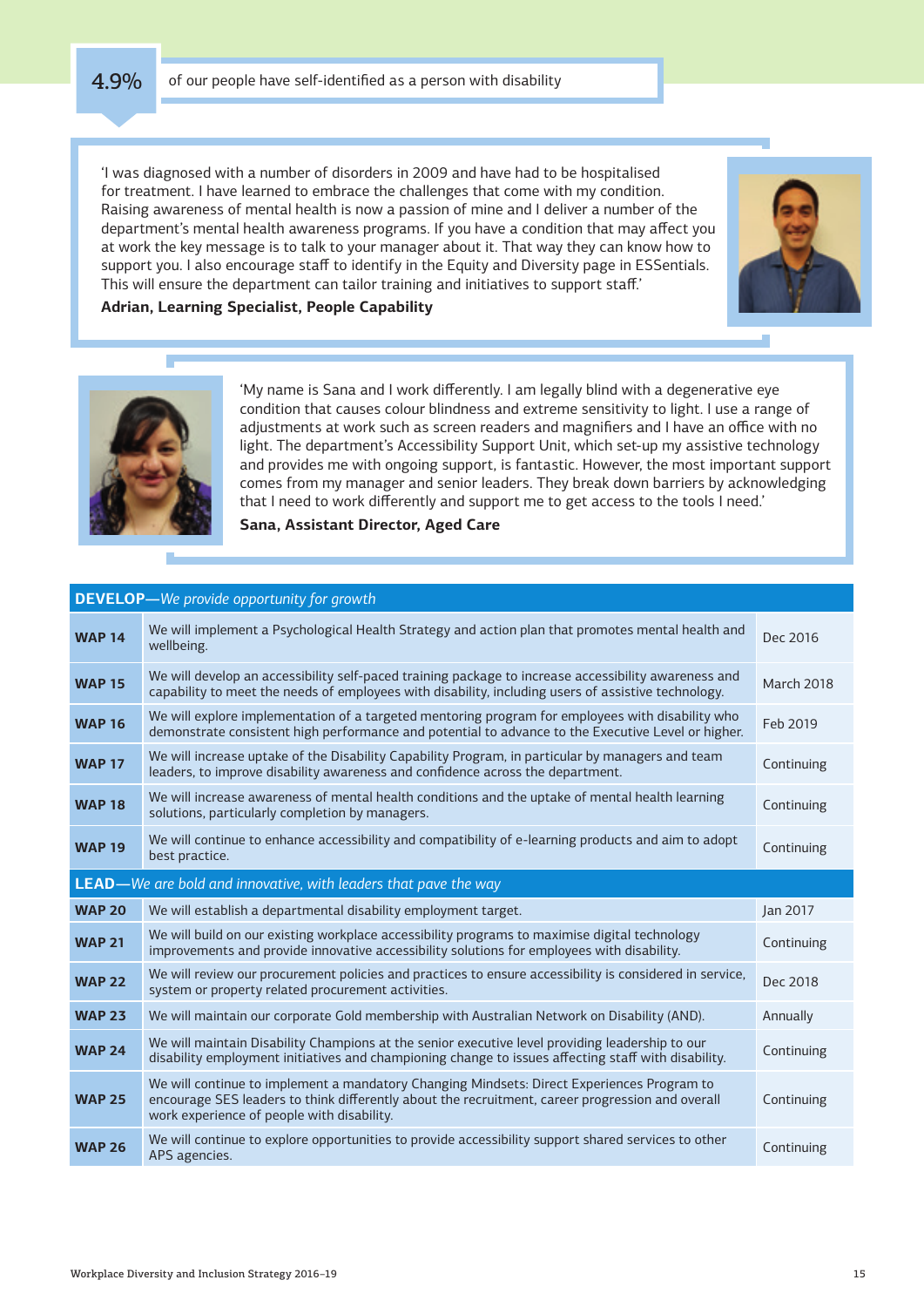

## Mature Age Employee Plan 2016–19

#### Our aim

Our aim is to increase the representation of mature age people in our workforce and to harness the expertise and experience this talent source brings to our performance and productivity.

We aim to retain our mature age employees and recognise the wealth of corporate knowledge they bring to the workplace and the important role they play in passing on this knowledge to support improved performance and succession planning in the department.

We strive to remove barriers to workforce participation for mature age people and to support them to engage in a longer, productive working life.

'I am an Aboriginal woman born and raised on Kalkadoon land from Cloncurry in Far North-West Queensland. I've been in Canberra for over 30 years however my career has spanned a number of jobs including enlisting in the Royal Australian Air Force, working in a law firm, and I've just completed 20 years in the Australian Public Service. I may be of mature age but I still have career plans ahead. I plan to transition to a new career down the track but for now I love what I do. I bring decades of work and life experiences to my job. It's great to come to work, help others and know that I make a difference.' **Nicki, Assistant Director, Indigenous, Regional and Intensive Services**





'In 1972 I started my career in Mothercraft Nursing however later in life I went back to formal studies and completed a Diploma in Welfare and Bachelor of Social Science. I joined CRS Australia in 2010 and then transitioned to the Authorised Review Officer role when CRS ceased operating. Dealing with change and learning new things requires the right mindset. You need to believe in yourself and the workplace needs to believe in you too. The type of reviews I do now are a good fit with my previous work experience and while I'm still learning I'm also able to share my knowledge to help my colleagues.'

**Bambi, Authorised Review Officer, Customer Payment Services**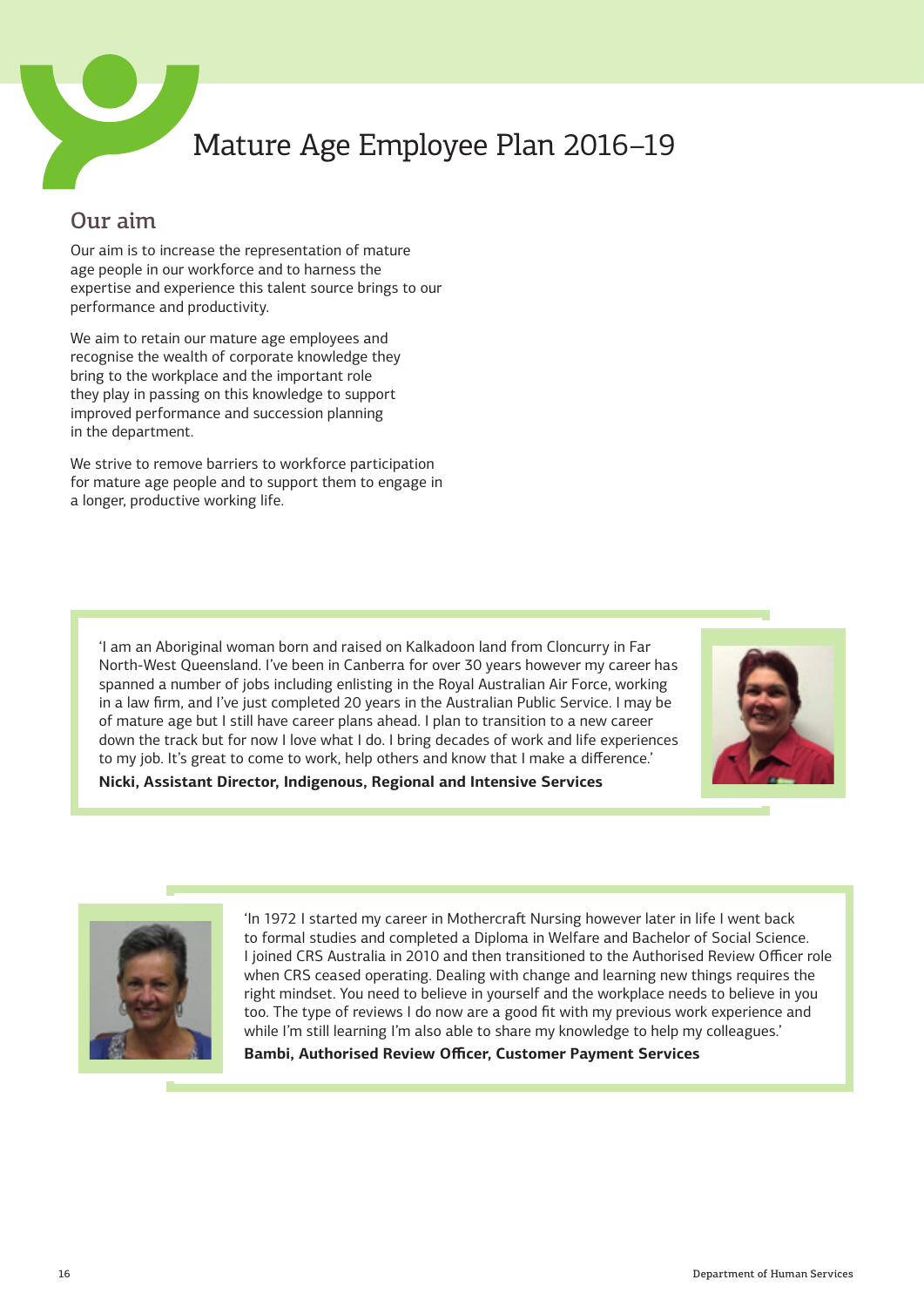| RECRUIT-Our workforce reflects the diversity of the community we serve |                                                                                                                                                                                                                                                                                         |                   |
|------------------------------------------------------------------------|-----------------------------------------------------------------------------------------------------------------------------------------------------------------------------------------------------------------------------------------------------------------------------------------|-------------------|
| <b>MA1</b>                                                             | We will develop procedures and guidance which support employees seeking to change their<br>employment status from ongoing to non-ongoing as a transition to retirement arrangement.                                                                                                     | Aug 2017          |
| <b>MA2</b>                                                             | We will trial a targeted 'Career Restart' recruitment campaign which targets people who are mature<br>age seeking to re-enter the workforce or to extend their working life via a new career path.                                                                                      | Dec 2017          |
| <b>MA3</b>                                                             | We will review our people policies and practices and develop resources to implement better practice<br>approaches to address unconscious bias in the workplace, including in selection processes.                                                                                       | Feb 2018          |
| <b>MA4</b>                                                             | We will actively encourage mature age people to apply for the department's vacancies, promote<br>the department as a flexible workplace and ensure our recruitment policies and practices are age-<br>friendly.                                                                         | Continuing        |
|                                                                        | <b>INCLUDE</b> -Our culture fosters access and inclusion                                                                                                                                                                                                                                |                   |
| <b>MA5</b>                                                             | We will implement internal and external communication activities which are age-positive and<br>address negative stereotypes and age discrimination and promote the positive contributions and<br>potential of mature age workers.                                                       | Continuing        |
| <b>MA6</b>                                                             | We will facilitate a mature age employee network which promotes health and wellbeing, options to<br>consider when transitioning to retirement and gathers feedback on the experiences of mature age<br>workers to identify where further focus may be required.                         | Continuing        |
| <b>MA7</b>                                                             | We will ensure workplace adjustments, assistive technology and health case management are<br>extended to mature age staff to minimise workplace barriers caused by acquired disability or chronic<br>health conditions.                                                                 | Continuing        |
| <b>MA8</b>                                                             | We will provide staff with access to information and resources on how extended working may affect<br>their superannuation.                                                                                                                                                              | Continuing        |
| <b>MA9</b>                                                             | We recognise the lifespan disparity of Indigenous Australians compared to non-Indigenous<br>Australians and will ensure our mature age employee initiatives support Aboriginal and Torres Strait<br>Islander people who are of age 40 or over.                                          | Continuing        |
|                                                                        | <b>DEVELOP</b> —We provide opportunity for growth                                                                                                                                                                                                                                       |                   |
| <b>MA10</b>                                                            | We will explore implementation of an alumni program which supports mature age employees to<br>return to work following retirement on short-term flexible arrangements which benefit business<br>outcomes and productivity.                                                              | <b>March 2019</b> |
| <b>MA11</b>                                                            | We will develop tools and resources which support managers and supervisors to appropriately<br>manage a multi-generational workforce.                                                                                                                                                   | June 2018         |
| <b>MA12</b>                                                            | We will develop an extended work-life framework which supports the career development and<br>extended working-life of mature age employees, including life planning and transition to retirement<br>support.                                                                            | <b>July 2019</b>  |
| <b>MA13</b>                                                            | We will continue to provide learning and development methods which support all learning styles and<br>provide mature age workers with support to adapt to new technology.                                                                                                               | Continuing        |
| <b>MA14</b>                                                            | We will promote the use of Talent-Hub to mature age staff to support continuous development and<br>career progression.                                                                                                                                                                  | Continuing        |
|                                                                        | <b>LEAD</b> —We are bold and innovative, with leaders that pave the way                                                                                                                                                                                                                 |                   |
| <b>MA15</b>                                                            | We will implement Executive Level 1 and 2 Age Ambassadors to promote the benefit of employing<br>and retaining mature age people, debunk common myths and champion mature age initiatives<br>across the department.                                                                     | Dec 2018          |
| <b>MA16</b>                                                            | We will trial a 'MyGen' program involving a two-way intergenerational mentoring arrangement that<br>facilitates knowledge transfer and builds capability.                                                                                                                               | <b>July 2019</b>  |
| <b>MA17</b>                                                            | We will collect and analyse workforce data to identify trends in mature age employment in the<br>department and to identify any organisational human capital risks to our future capability and areas<br>of opportunity to improve the recruitment and retention of mature age workers. | Continuing        |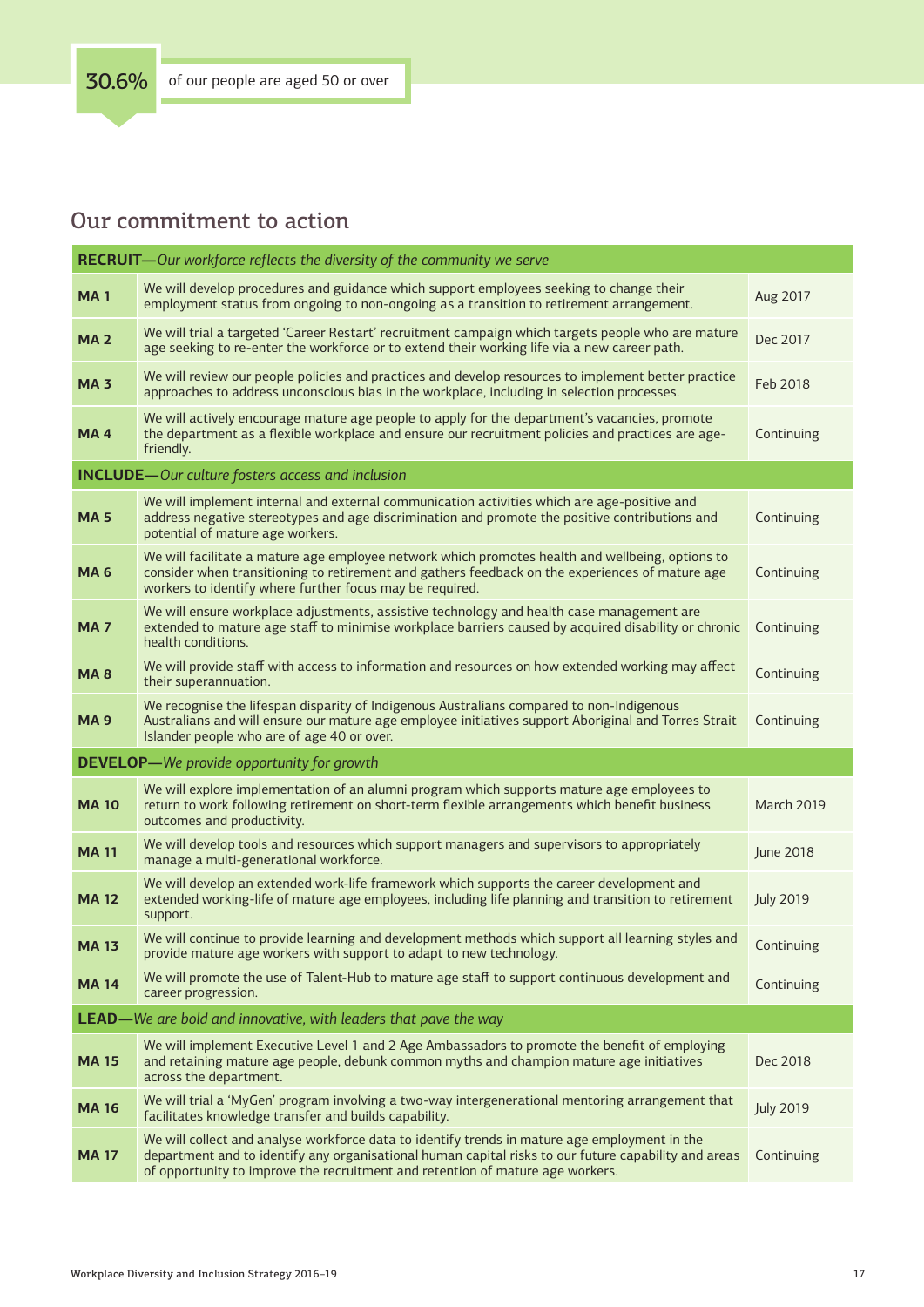## <span id="page-17-0"></span>Gender Equality Plan 2016–19

#### Our aim

We aim to create a workplace which provides equal opportunity and advancement in employment regardless of gender, where workplace flexibility arrangements support both women and men to balance family and caring responsibilities and work participation, and gender balance supports improved business decision-making, merit and performance.

This plan is supported by the department's *Family and Domestic Violence Strategy 2016–19* which outlines the department's commitment to helping staff and customers experiencing family and domestic violence issues by providing information, referrals and support.

This plan supports the *Balancing the Future: The Australian Public Service Gender Equality Strategy 2016–19* which seeks to address gender imbalance across the APS and sets out actions for driving high performance and boosting productivity.



'I'm a single father with twin daughters whom I have caring responsibility for every second week. I have a flexible working arrangement that allows me to work shorter hours one week and longer hours the next. This means I can be there for my children and still work full-time in a job that I love. I also worked part-time when my girls were younger. Whatever your needs are, having a supportive manager and being willing to have an open conversation is key. I had to be reasonable in what I was asking for and could show how the arrangement would benefit the workplace.'

**Stephen, Assistive Technology Advisor, People Capability**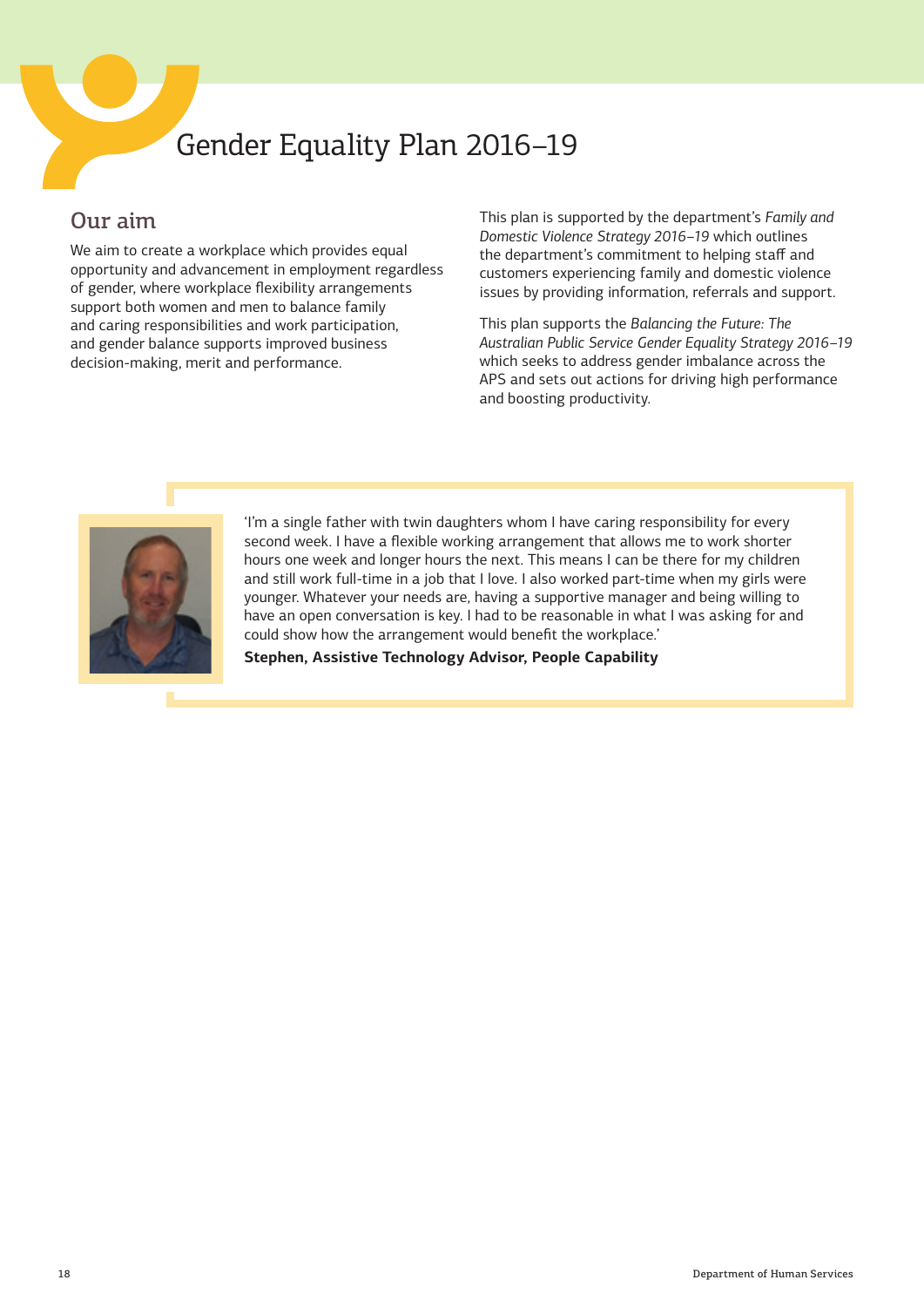| <b>RECRUIT</b> -Our workforce reflects the diversity of the community we serve |                                                                                                                                                                                                                                                                          |                   |  |
|--------------------------------------------------------------------------------|--------------------------------------------------------------------------------------------------------------------------------------------------------------------------------------------------------------------------------------------------------------------------|-------------------|--|
| <b>GE1</b>                                                                     | We will explore a trial of an innovative recruitment approach that removes the name and gender of<br>candidates from the initial assessment stage to prevent discrimination, stereotyping and hidden bias<br>in the selection process.                                   | Dec 2017          |  |
| GE <sub>2</sub>                                                                | We will review our people policies and practices and develop resources to implement better practice<br>approaches to address unconscious bias in the workplace, including in selection processes.                                                                        | Feb 2018          |  |
| <b>GE 3</b>                                                                    | We will promote ICT careers to women, for example, by targeting women in the STEM program and<br>the National Graduate Program.                                                                                                                                          | Continuing        |  |
| GE <sub>4</sub>                                                                | We will continue to ensure appropriate gender balance in selection panels.                                                                                                                                                                                               | Continuing        |  |
|                                                                                | <b>INCLUDE</b> -Our culture fosters access and inclusion                                                                                                                                                                                                                 |                   |  |
| GE <sub>5</sub>                                                                | We will review our people policies, guidelines and procedures to ensure a flexible workplace which<br>supports operational requirements and considers the individual needs of employees.                                                                                 | <b>July 2017</b>  |  |
| GE <sub>6</sub>                                                                | We will develop a return to work framework for working parents that encourages men to use parental<br>leave provisions and supports reintegration and career progression following their return to work.                                                                 | Oct 2017          |  |
| <b>GE 7</b>                                                                    | We will promote days of significance such as International Women's Day, International Men's Day,<br>White Ribbon Day and National Carer's Week.                                                                                                                          | Annually          |  |
| GE <sub>8</sub>                                                                | We will implement internal and external communication activities to promote gender equality,<br>including the take-up of flexible working arrangements by men, and the benefits of a carer-friendly<br>workplace.                                                        | Continuing        |  |
| GE <sub>9</sub>                                                                | We will promote a flexible workplace environment to support work-life balance for parents and<br>carers and which promotes the role men play, including male leaders and managers, in supporting<br>employees to have an active career along-side an active parent role. | Continuing        |  |
| <b>GE 10</b>                                                                   | We will profile senior executive and staff role models to break down myths and promote success<br>stories of men and women achieving work-life balance, including career progression.                                                                                    | Continuing        |  |
|                                                                                | <b>DEVELOP</b> —We provide opportunity for growth                                                                                                                                                                                                                        |                   |  |
| <b>GE 11</b>                                                                   | We will implement training to build manager capability in effectively supporting employees before,<br>during and after return from parental leave, and to manage a flexible workplace which benefits both<br>the employee and business outcomes.                         | <b>April 2019</b> |  |
| <b>GE 12</b>                                                                   | We will facilitate SES exchange arrangements between agencies or functional areas affected by<br>gender imbalance.                                                                                                                                                       | Continuing        |  |
| <b>GE 13</b>                                                                   | We will promote the completion of Family and Domestic Violence training to support a flexible and<br>safe workplace for staff affected by family and domestic violence and to enable them to continue<br>their employment and receive further assistance as appropriate. | Continuing        |  |
| <b>GE 14</b>                                                                   | We will develop or seek access to programs that support women's progression into leadership<br>positions, particularly in areas affected by gender imbalance such as ICT.                                                                                                | Continuing        |  |
|                                                                                | <b>LEAD</b> —We are bold and innovative, with leaders that pave the way                                                                                                                                                                                                  |                   |  |
| <b>GE 15</b>                                                                   | We will nominate and promote an internal executive champion of gender equality to demonstrate the<br>department's commitment to achieving gender equality and drive a culture of change.                                                                                 | Dec 2016          |  |
| <b>GE 16</b>                                                                   | We will evaluate our gender balance and set gender equality targets.                                                                                                                                                                                                     | Jan 2017          |  |
| <b>GE 17</b>                                                                   | We will undertake a diagnostic audit of gender inclusion within the department to identify gaps and<br>implement further actions to support gender equality.                                                                                                             | Jan 2018          |  |
| <b>GE 18</b>                                                                   | We will monitor workforce metrics to track the retention and career progression of employees<br>returning from parental leave.                                                                                                                                           | Annually          |  |
| <b>GE 19</b>                                                                   | We will maintain a departmental Family and Domestic Violence Strategy with actions which provide<br>support and assistance to staff affected by family and domestic violence.                                                                                            | Continuing        |  |
| <b>GE 20</b>                                                                   | Our senior leaders will commit to the 'Panel Pledge' to support gender balance at internal and<br>external panels, forums and events.                                                                                                                                    | Continuing        |  |
| <b>GE 21</b>                                                                   | We will work towards meeting the criteria of the Workplace Gender Equality Agency 'Employer of<br>Choice for Gender Equality' citation.                                                                                                                                  | Continuing        |  |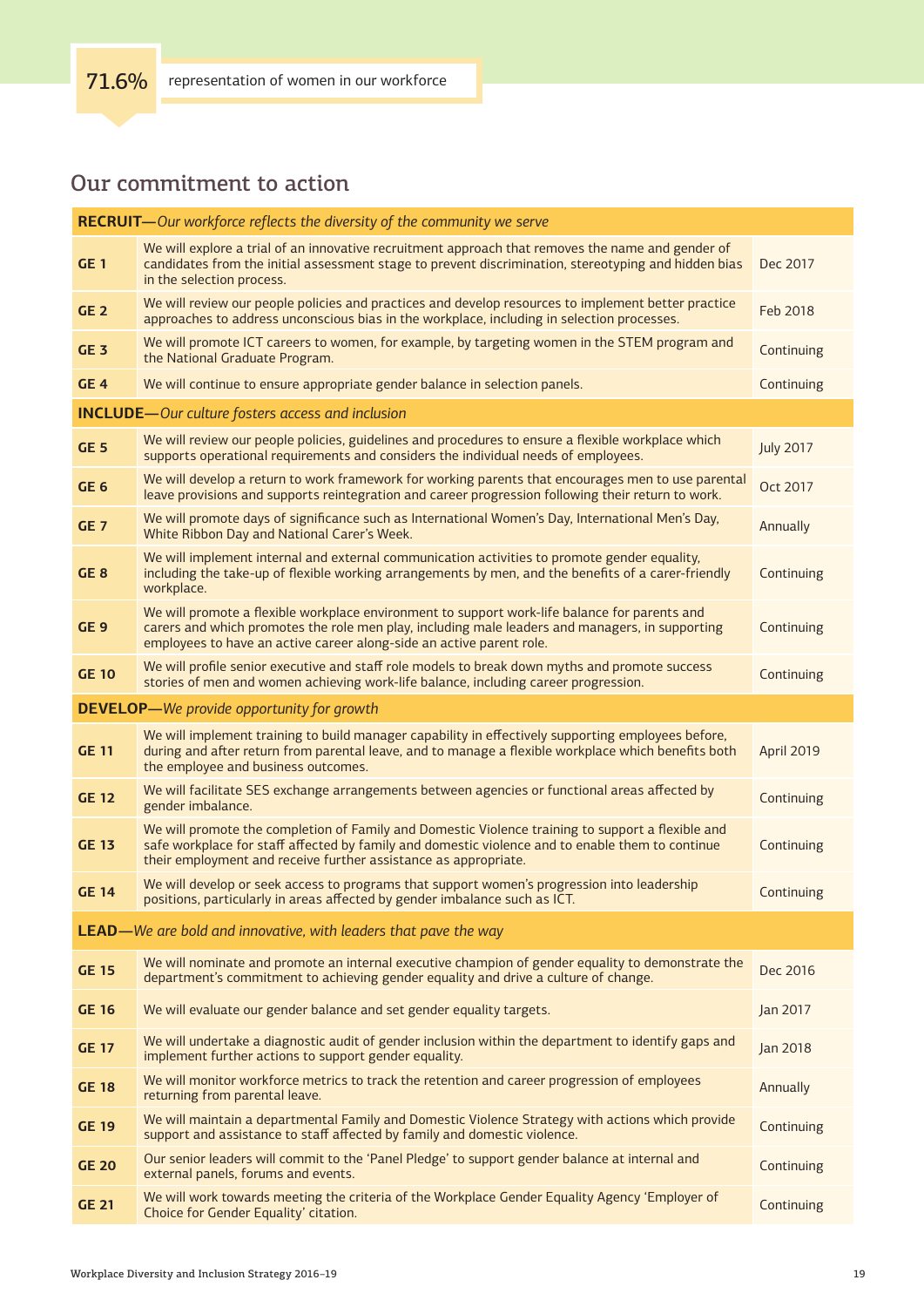<span id="page-19-0"></span>

## Lesbian, Gay, Bisexual, Transgender and Intersex (LGBTI) Inclusion Plan 2016–19

#### Our aim

We aim to create a workplace which is fair, safe and inclusive of all people regardless of their sexual orientation, gender identity or intersex status.

We aim to foster a workplace environment and culture where all employees can feel free to be themselves without the need to guard or self-edit their conversations, and without fear of bias, labels or negative behaviour.

'Finding out my father was gay at the age of 13 put me on a road of discovery and acceptance. I am now a proud LGBTI Ally which means that I actively support LGBTI inclusion. The department has an LGBTI Yammer Group which provides a safe environment for staff to connect and support each other. I find it special to be a part of helping others. There is also a great LGBTI Inclusion e-learning package on ESSentials that explains the LGBTI acronym and the unique challenges faced by the LGBTI community. Through my journey I've learned that you can love people for who they are without needing to be the same as them.'



**Hannah, Senior Project Officer, Service Performance and Coordination**



I realised from about 12 years of age that I was different. For years I would privately wear dresses at home. It wasn't till my mid 30s that I came to accept that I am transgender. In January 2011 I came to work as a female. I was anxious about how I would be received however everyone was very supportive and accepting. I am able to be my authentic self at work which means I am happier, more relaxed and can focus on doing my job. LGBTI inclusion is about creating an environment where people are valued for their skills and don't need to be concerned about negative treatment. Staff thinking about coming out at work can find useful information and support on the LGBTI Inclusion intranet page.'

#### **Veronika, Test Analyst, Adelaide Delivery Centre**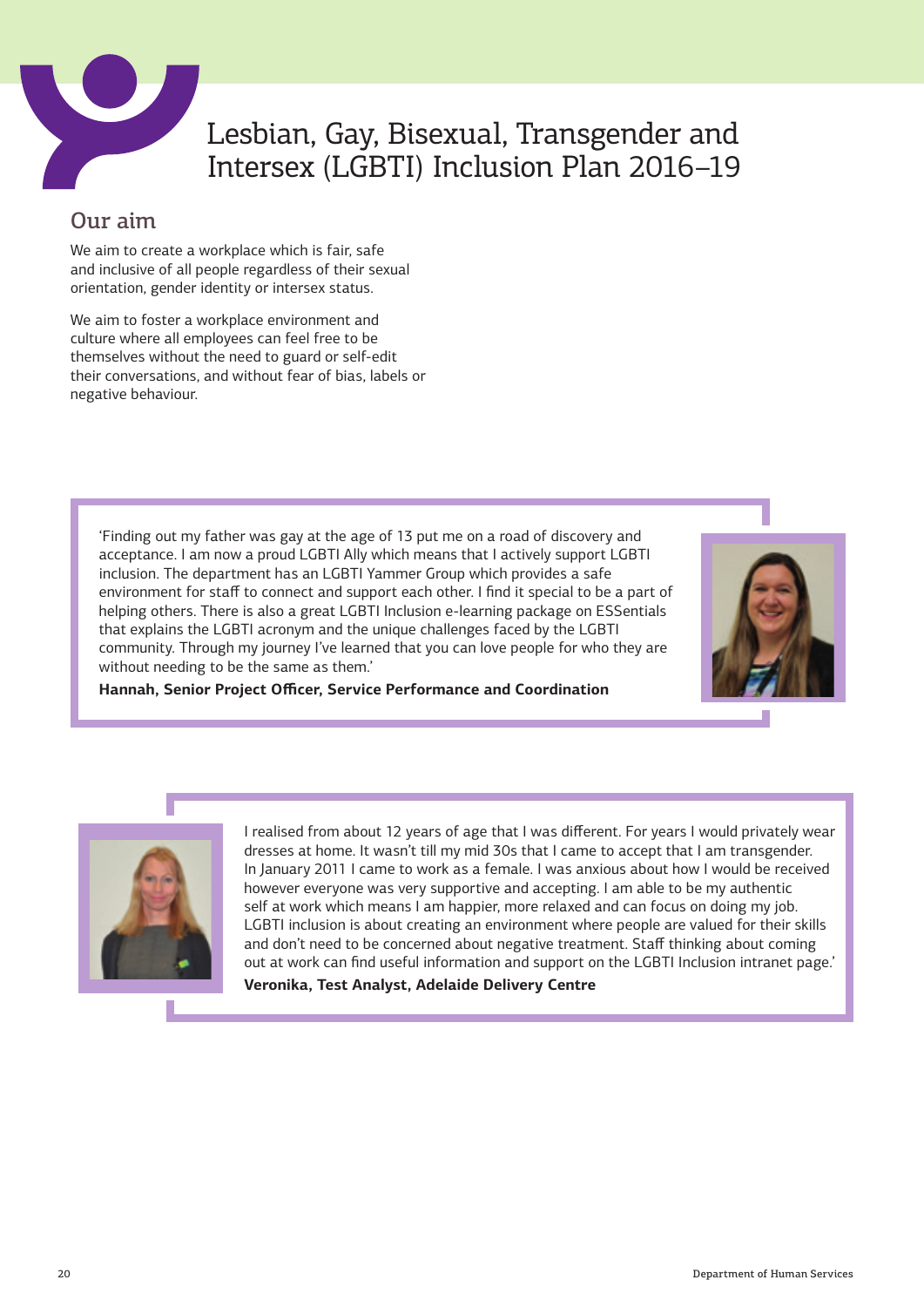|                                                                         | RECRUIT-Our workforce reflects the diversity of the community we serve                                                                                                                                                                           |                   |
|-------------------------------------------------------------------------|--------------------------------------------------------------------------------------------------------------------------------------------------------------------------------------------------------------------------------------------------|-------------------|
| <b>LGBTI1</b>                                                           | We will review our people policies and practices to ensure they are inclusive of LGBTI staff and<br>develop resources to implement better practice approaches to address unconscious bias in the<br>workplace, including in selection processes. | Feb 2018          |
| <b>LGBTI2</b>                                                           | We will maintain a profile in the Australian National LGBTI Recruitment Guide (ANRG)<br>published by Pride in Diversity.                                                                                                                         | Annually          |
| <b>LGBTI 3</b>                                                          | We will promote completion of the department's LGBTI Inclusion e-learning to recruitment<br>teams and selection panels.                                                                                                                          | Continuing        |
| <b>LGBTI4</b>                                                           | We will actively promote LGBTI inclusivity in external recruitment advertising such as the<br>Human Services website and other social media platforms.                                                                                           | Continuing        |
|                                                                         | <b>INCLUDE</b> -Our culture fosters access and inclusion                                                                                                                                                                                         |                   |
| <b>LGBTI 5</b>                                                          | We will review our people policies and resources to ensure they reflect the requirements of the<br>Australian Government Guidelines on the Recognition of Sex and Gender (Gender Guidelines).                                                    | May 2017          |
| <b>LGBTI6</b>                                                           | We will develop guidance to support gender transition and gender affirmation in the workplace.                                                                                                                                                   | Dec 2017          |
| <b>LGBTI7</b>                                                           | We will review the Preventing and Resolving Workplace Bullying toolkit to ensure support is<br>available to LGBTI employees with bullying, harassment or discrimination concerns in the<br>workplace.                                            | <b>March 2018</b> |
| <b>LGBTI 8</b>                                                          | We will promote days of significance such as International Day Against Homophobia and<br>Transphobia (IDAHOT), Wear it Purple Day and Intersex Awareness Day.                                                                                    | Annually          |
| <b>LGBTI9</b>                                                           | We will implement internal and external communication activities to promote LGBTI<br>awareness and inclusion.                                                                                                                                    | Continuing        |
| <b>LGBTI 10</b>                                                         | We will facilitate an LGBTI network, including LGBTI employees and 'Allies' for staff to network<br>with each other and contribute to departmental LGBTI inclusion initiatives.                                                                  | Continuing        |
| <b>DEVELOP-</b>                                                         | -We provide opportunity for growth                                                                                                                                                                                                               |                   |
| <b>LGBTI 11</b>                                                         | We will increase uptake of the LGBTI Inclusion e-learning to improve LGBTI awareness and<br>inclusion across the department.                                                                                                                     | Continuing        |
| <b>LGBTI 12</b>                                                         | We will ensure our Employee Assistance Program (EAP) providers are LGBTI inclusive and able<br>to support LGBTI employees.                                                                                                                       | Continuing        |
| <b>LGBTI 13</b>                                                         | We will promote training which supports implementation of the Gender Guidelines.                                                                                                                                                                 | Continuing        |
| <b>LGBTI 14</b>                                                         | We will explore updates to the Equity and Diversity page in ESSentials to allow employees<br>to self-identify their LGBTI diversity details and enable the department to use the data to<br>improve LGBTI initiatives.                           | Nov 2019          |
| <b>LEAD</b> —We are bold and innovative, with leaders that pave the way |                                                                                                                                                                                                                                                  |                   |
| <b>LGBTI 15</b>                                                         | We will nominate and promote an internal executive champion (Ally) to promote and drive<br>LGBTI inclusion across the department.                                                                                                                | Jan 2017          |
| <b>LGBTI 16</b>                                                         | We will participate in the Australian Workplace Equality Index (AWEI) and associated employee<br>survey each year.                                                                                                                               | Annually          |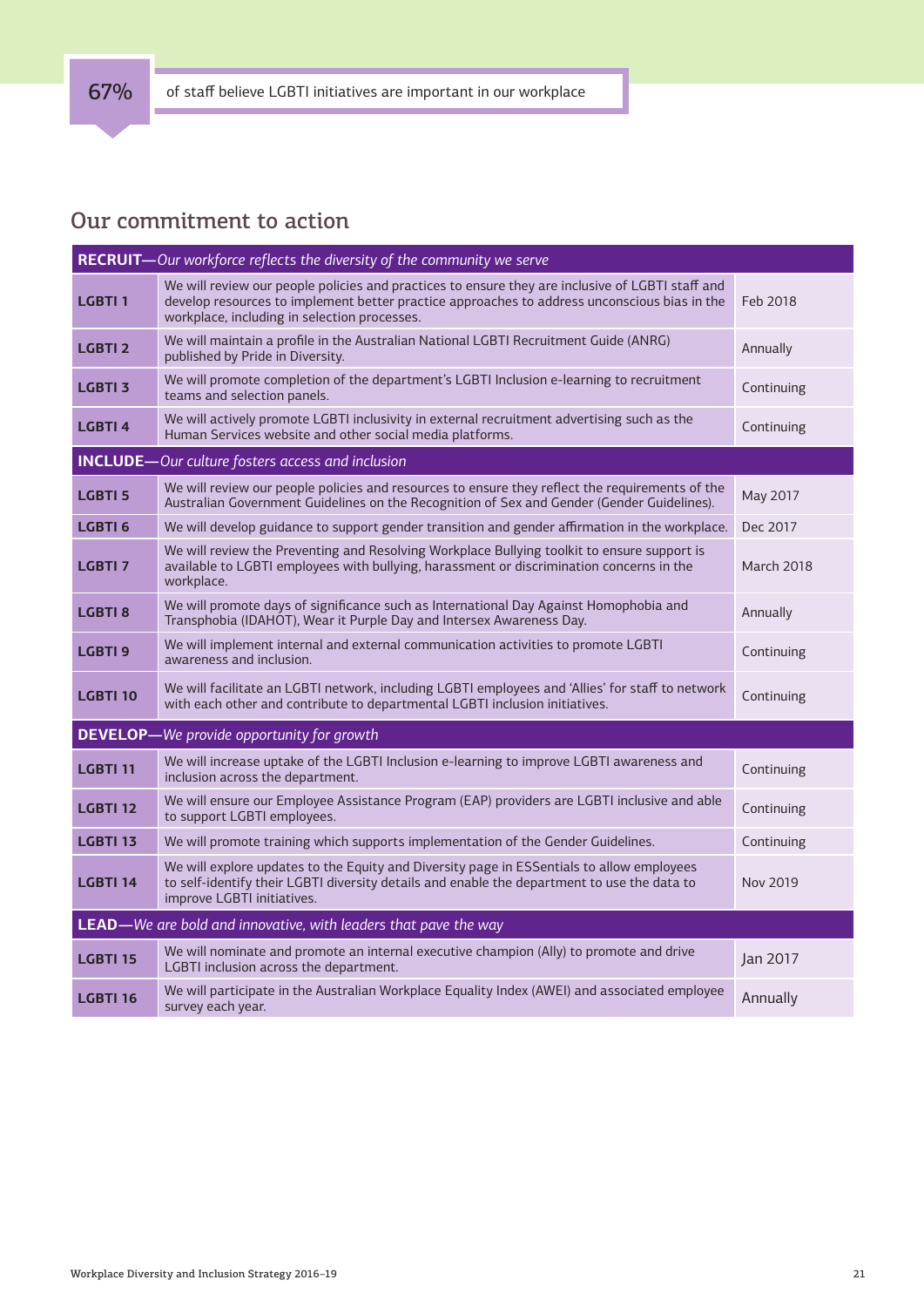## **Definitions**

#### **Carers**

Carers have responsibility for the care of a child of school age or younger or provides personal care, support and assistance to someone in need of support due to disability, medical condition, terminal illness, mental illness or is frail and aged.

#### **Culturally and Linguistically Diverse**

Cultural and linguistic diversity refers to those parts of our identity which stem from where our parents were born and the languages they speak, where we were born and the languages we speak, our ancestries and our religious identity. For data purposes the definition is usually people whose first spoken language was not English.

#### **Disability**

A disability is any condition that restricts a person's mental, sensory or mobility functions. It may be caused by accident, trauma, genetics or disease. A disability may be temporary or permanent, total or partial, lifelong or acquired, visible or invisible.

The department uses the definition of disability as defined by section 4 of the *Disability Discrimination Act 1992* for the purposes of its disability employment policies, programs and processes. The definition of disability includes:

- **Physical**
- **Intellectual**
- Psychiatric
- Sensory
- Neurological, and
- Learning disabilities, as well as
- Physical disfigurement, and
- The presence in the body of disease-causing organisms.

For the purposes of data collection, the department uses the *Australian Bureau of Statistics Disability*, *Ageing and Carers Survey* definition of disability. A person has a disability if they report that they have a limitation, restriction or impairment, which has lasted, or is likely to last, for at least six months and restricts everyday activities.

#### **Gender Equality**

Gender Equality refers to creating workplaces where everyone is afforded equal opportunities and employment conditions irrespective of their gender.

#### **LGBTI**

Lesbian, Gay, Bisexual, Transgender and/or Intersex (LGBTI) includes those people who are same sex attracted, attracted to both men and women, identify as a gender other than the one they were assigned at birth and those that have biological characteristics that are not typically male or female.

#### **Mature Age**

Whilst being of mature age is not defined to a specific age bracket, for data collection purposes the definition of mature age refers to people aged 50 or over. To acknowledge the lifespan disparity of Indigenous Australians compared to non-Indigenous Australians our mature age employee initiatives will also support Aboriginal and Torres Strait Islander people who are aged 40 or over.